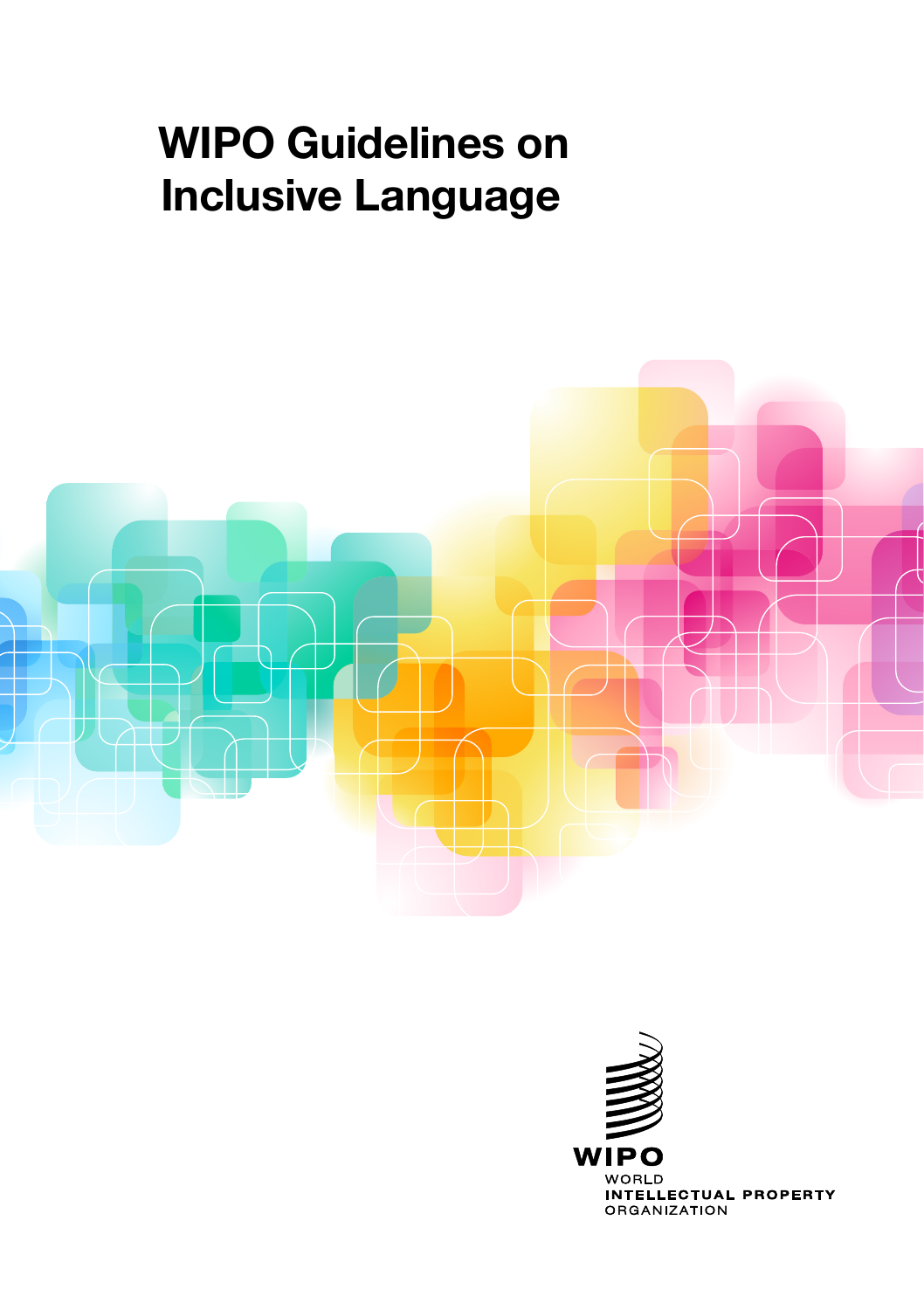# **Foreword**

Language is a reflection of the society in which we live and a vehicle for conveying its values. As those values evolve, so too does the language in which they are expressed. A vigorous debate continues to this day on how language can or should adapt to the changes that have taken place, and continue to take place, at many levels of society and to the growing awareness of the rights and needs of all its members.

On October 21, 2015, the General Assembly of the United Nations adopted resolution No. 70/1 on "Transforming our world: the 2030 Agenda for Sustainable Development". That resolution was the basis of the seventeen Sustainable Development Goals that serve as way markers for development around the world until 2030. The word "inclusive" appears in the resolution 40 times. One of the many tools for achieving inclusive societies is language: just as important as the ideas behind development at all levels of societies is the way in which they are expressed and transmitted.

The rights of many different groups in society are enshrined in a series of United Nations human rights conventions, including the Convention on the Elimination of All Forms of Discrimination against Women, which was adopted by the General Assembly in 1979, the Convention on the Rights of Persons with Disabilities (2006), the International Convention on the Elimination of all Forms of Racial Discrimination (1965) and the International Convention on the Protection of the Rights of All Migrant Workers and Members of Their Families (1990). They and many other such instruments have in common the desire to uphold the rights of all to equal and fair treatment, and thereby to make the world a better place.

A rights-based approach lies at the heart of the work of the United Nations system, of which the World Intellectual Property Organization (WIPO) is a specialized agency. WIPO has a particular interest in ensuring that all should enjoy the fruits of humanity's intellectual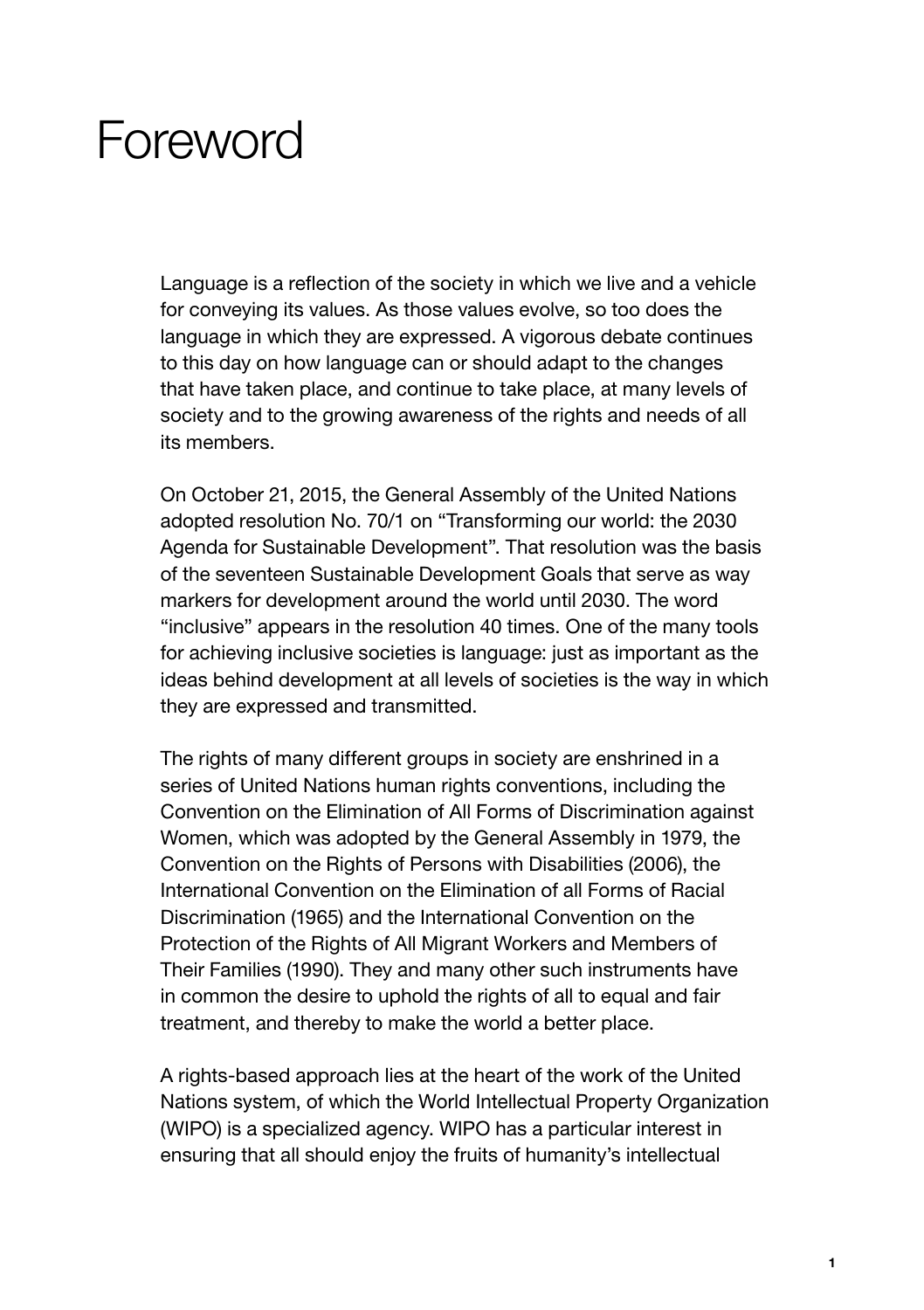endeavors. That was underlined in 2013 with the adoption of the Marrakesh Treaty to Facilitate Access to Published Works for Persons Who Are Blind, Visually Impaired, or Otherwise Print Disabled. Another practical way in which WIPO can contribute to that goal is by expressing itself, through its official documentation and publications, in an inclusive manner.

It is with that in mind that the following guidelines have been drawn up. They constitute a clear, concise and straightforward awarenessraising tool on how to approach the drafting of texts in a way that is consistent with WIPO's Medium Term Strategic Plan and which ensures that we "leave no one behind".

menting

Daren Tang Director General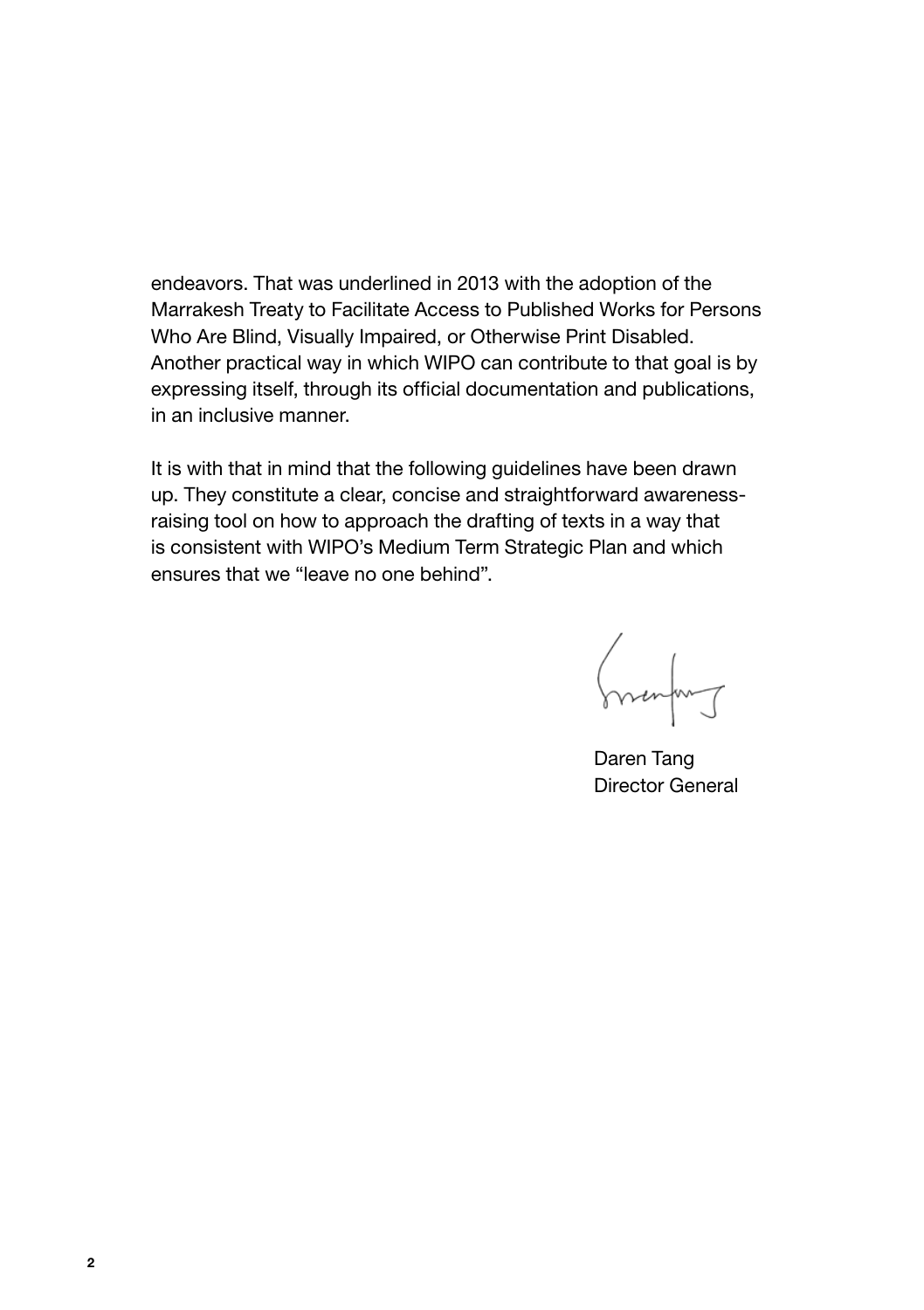# Introduction

At the World Intellectual Property Organization (WIPO), discrimination is defined as "any unfair or prejudicial treatment, or arbitrary distinction, based on a person's race, gender, religion, nationality, ethnic origin, sexual orientation, disability, age, language, social origin or other status"<sup>1</sup>

These guidelines contain strategies and tips to encourage the use of non-discriminatory language in WIPO documentation and publications, in line with the fundamental values of the United Nations regarding equality and diversity. The aim of employing inclusive language is to avoid the use of words, terms, expressions or grammatical structures that may, inadvertently or otherwise, be interpreted as in some way excluding individuals or groups of people.

WIPO recognizes that approaches to inclusive language vary across countries and cultures and that certain terms and expressions are not universally accepted. These guidelines are based on current broad practice in and beyond the United Nations system.

The guidelines consist of thematic modules and constitute a living document. It is anticipated that further modules will be added, and the current ones updated, in line with evolving practice.

What follows is a set of suggested and preferred approaches to certain linguistic situations. It is not prescriptive and common sense and clarity of text should always prevail. The conscious application of inclusive language does not need to be onerous. Often, relatively few and minor adjustments in the use of certain parts of speech and particular terms can make all the difference and require little effort. Non-exhaustive lists of terms are contained in annexes to each module.

<sup>1</sup> Office instruction No. 27/2021 on Workplace-related conflicts and grievances.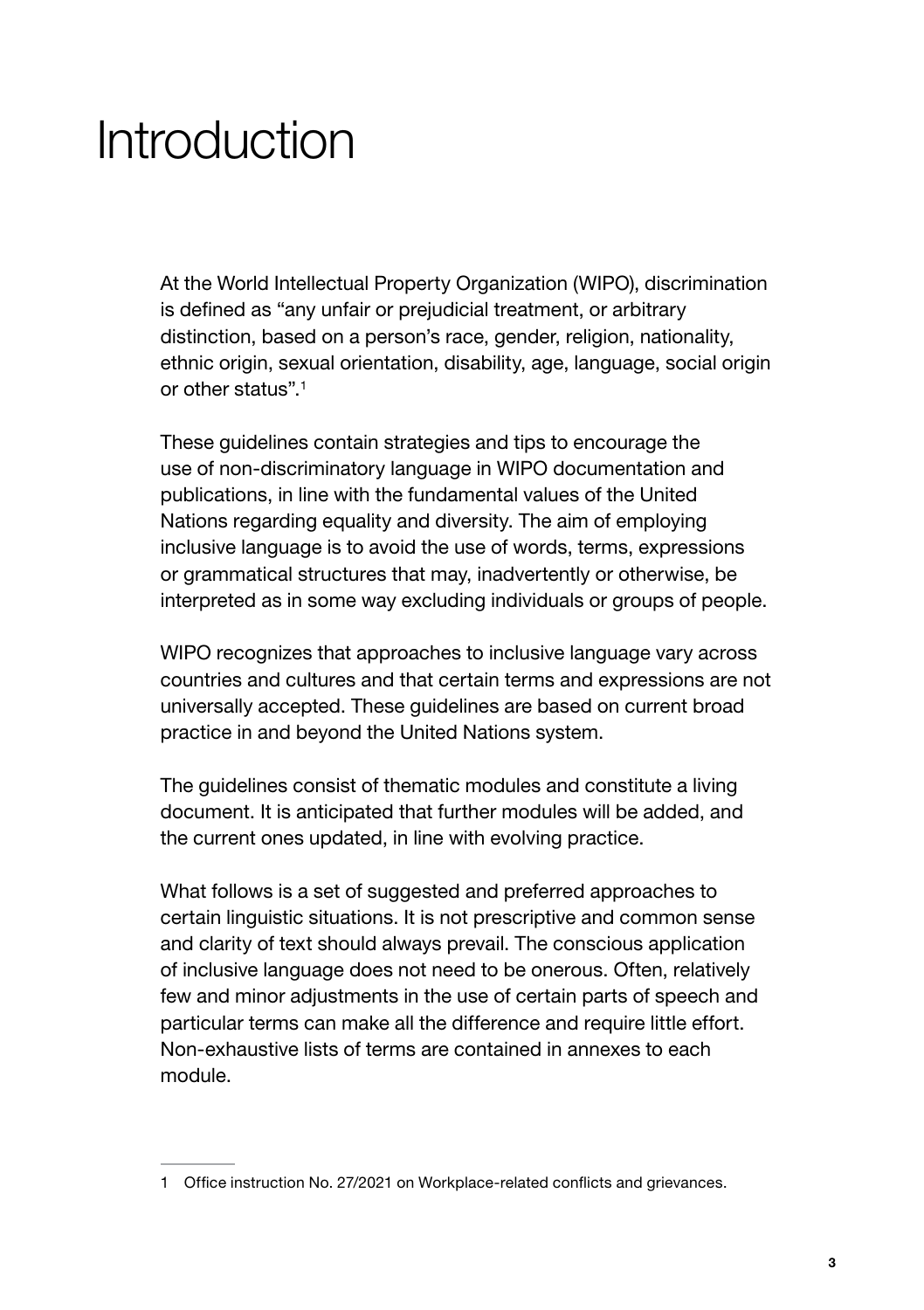The guidelines are intended for use in the drafting, translation and revision of documents, publications and any other matter in print produced by WIPO. The aim is to harmonize practice across the Organization.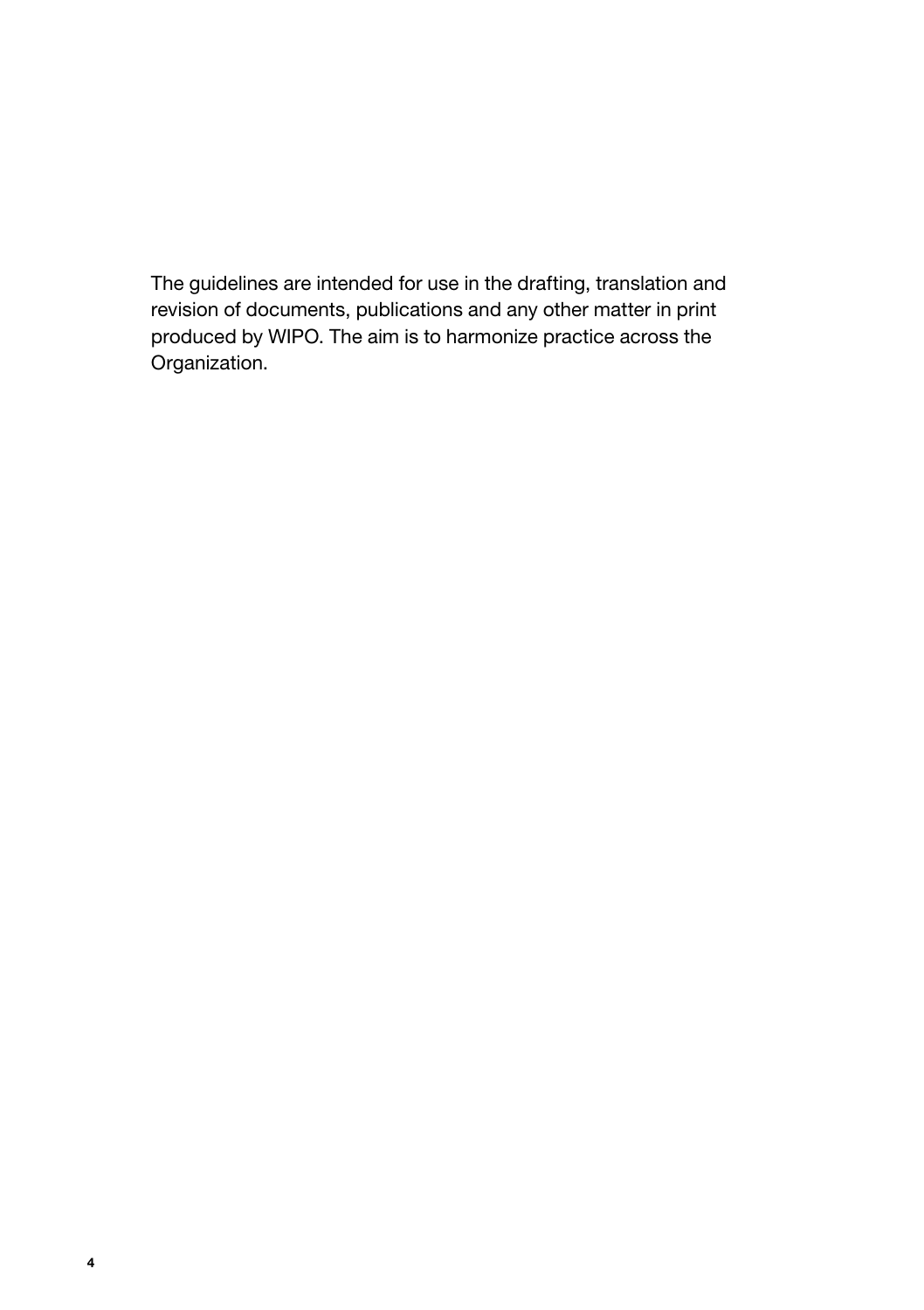# Module 1 Gender-inclusive language

| <b>Guiding strategies</b>                                                                         | 6              |
|---------------------------------------------------------------------------------------------------|----------------|
| A. Gender-neutral language                                                                        | $\overline{7}$ |
| Part I - Gender-neutral terms                                                                     | $\overline{7}$ |
| 1. Replace generic masculine nouns with<br>gender-neutral nouns                                   | 7              |
| 2. Replace generic masculine pronouns with<br>gender-neutral nouns                                | 8              |
| 3. Replace the third person with the second person                                                | 8              |
| Part II - Gender-neutral structures                                                               | 9              |
| 1. Replace the generic masculine with plural forms                                                | 9              |
| 2. Use passive forms to replace the generic masculine                                             | 9              |
| 3. Replace the generic masculine pronoun with neutral<br>expressions, or reformulate the sentence | 10             |
| <b>B. Gendered language</b>                                                                       | 11             |
| 1. Pairing                                                                                        | 11             |
| Replace generic masculine pronouns with paired pronouns                                           | 11             |
| 2. Forms of address                                                                               | 12             |
| <b>C. Avoiding stereotypes</b>                                                                    | 13             |
| Professions and skills                                                                            | 13             |
| Box: Sexual orientation, gender identity and gender expression                                    | 14             |
| Annex I                                                                                           | 16             |
| <b>Annex II</b>                                                                                   | 20             |
| Annex III                                                                                         | 21             |
| Sources and further information                                                                   | 23             |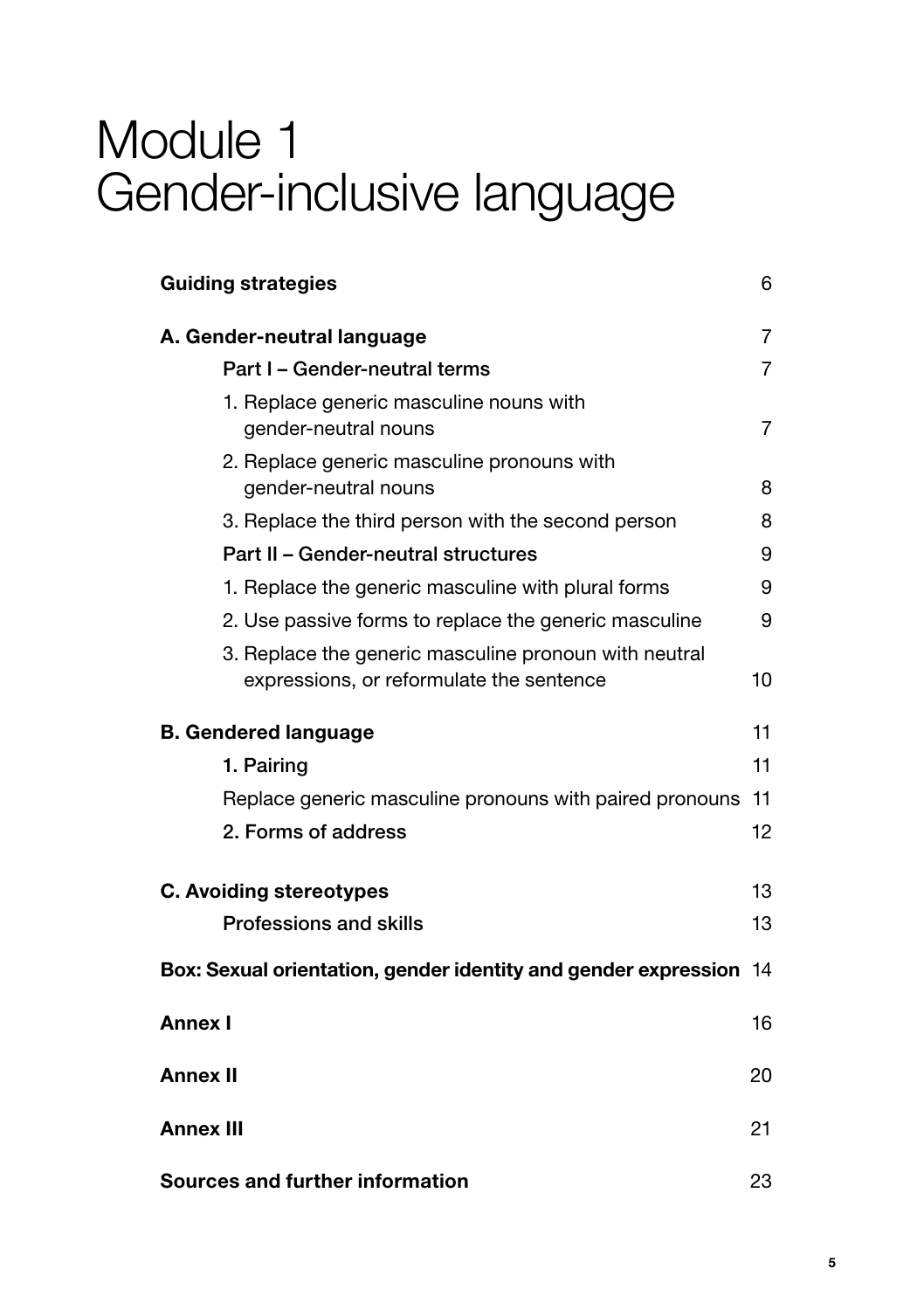# <span id="page-6-0"></span>Guiding strategies

When writing inclusively from a gender equality perspective, it is important to take into account the communicative goal of the text and the type of text, its context and audience. That will determine which solutions best support its purpose and which strategy to use. These guidelines contain references to techniques to make language more inclusive. Combining them will help to produce readable, fluid and clear text.

Two strategies are generally used to make language gender-inclusive:

- Making gender invisible by using gender-neutral language. In most cases, gender is irrelevant to the communicative goal, and, in fact, distracts from the purpose of the text. Gender-neutral language makes no mention of gender, gender identity, sex or sexual orientation. In English, the use of gender-neutral language is the preferred strategy, because neutrality includes all human beings without making unnecessary distinctions.
- Making gender visible by using gendered language. This strategy can be useful in the context of promoting gender equality, which requires the use of language that represents men and women equally. The use of gendered language helps to re-establish a balance between an over-represented group (for instance, men) and one (or more) unrepresented groups (in this case, women). For example, in the case of a text discussing disparities, marginalization, inclusion or exclusion, specifying the gender is relevant as it highlights that different groups may be affected by or experience a situation differently.

In addition, gender-inclusive language avoids stereotypes and expressions that reinforce stereotypes. Language can perpetuate the stereotypical representation of one or more groups, associating it or them with specific traits, abilities, skills or behaviors.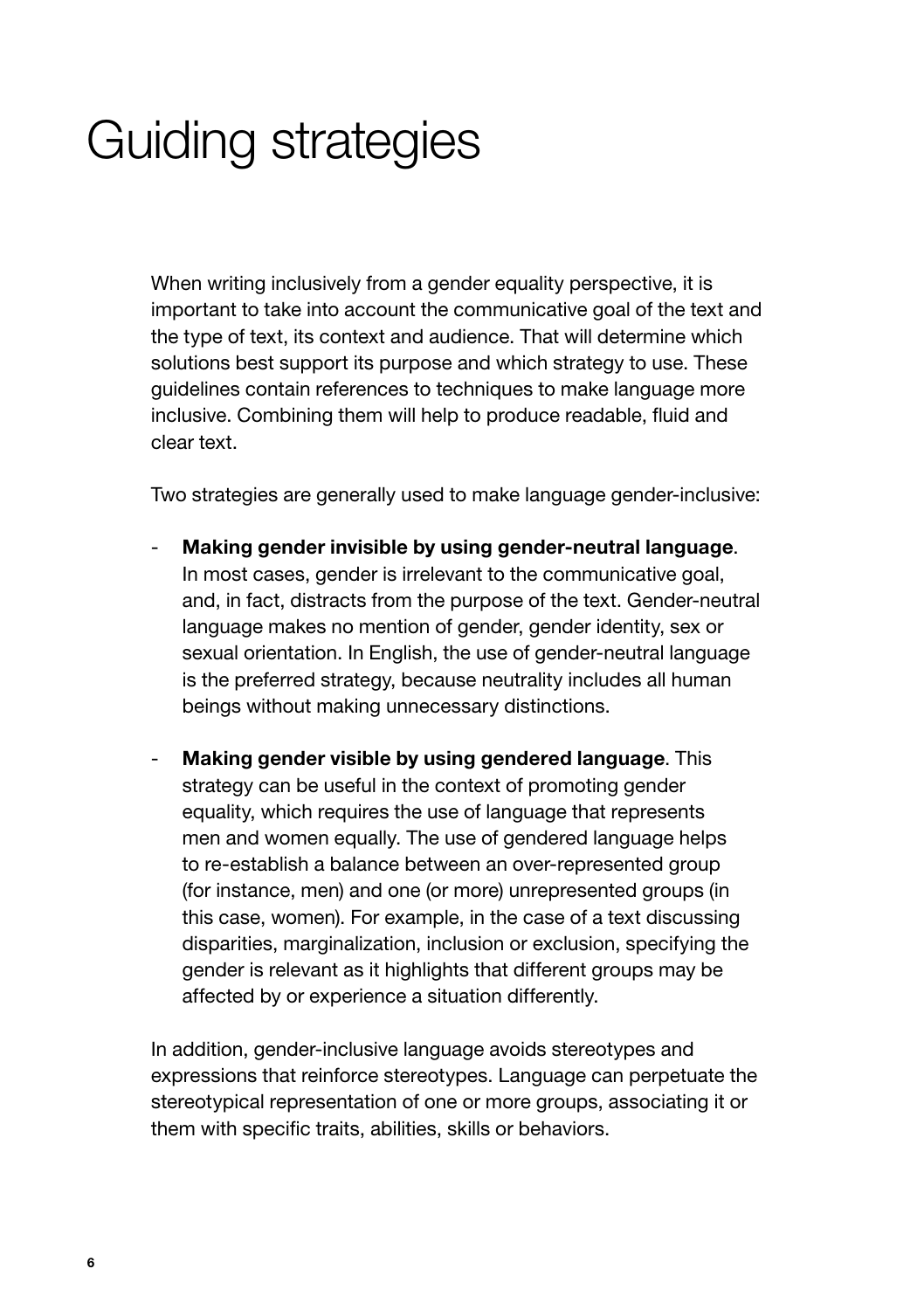# <span id="page-7-0"></span>A. Gender-neutral language

In the majority of contexts, the gender aspect is irrelevant to the substance of what is being communicated. Where that is the case, the techniques listed below can be used.

The generic masculine (masculine as default) can be, and often is, perceived as biased language. The generic masculine consists in using masculine-specific nouns and pronouns when the noun or pronoun stands specifically either for a female person or for a person or group of indeterminate gender. The use of the generic masculine gives the impression that women are not represented in certain groups or do not possess certain skills. Representation is important for inclusive communication. In general, when sex or gender is not set, avoid defaulting to one sex with generic masculine nouns or pronouns.

#### Part I – Gender-neutral terms

| <b>Prefer</b>                                                            | <b>Avoid</b>                                             |
|--------------------------------------------------------------------------|----------------------------------------------------------|
| This organization<br>supports the rights of all<br>humankind (humanity). | This organization supports the<br>rights of all mankind. |
| The chairperson/chair gave<br>the floor to the delegate.                 | The chairman gave the floor to<br>the delegate.          |

1. Replace generic masculine nouns with gender-neutral nouns

See Annexes I and III for additional examples.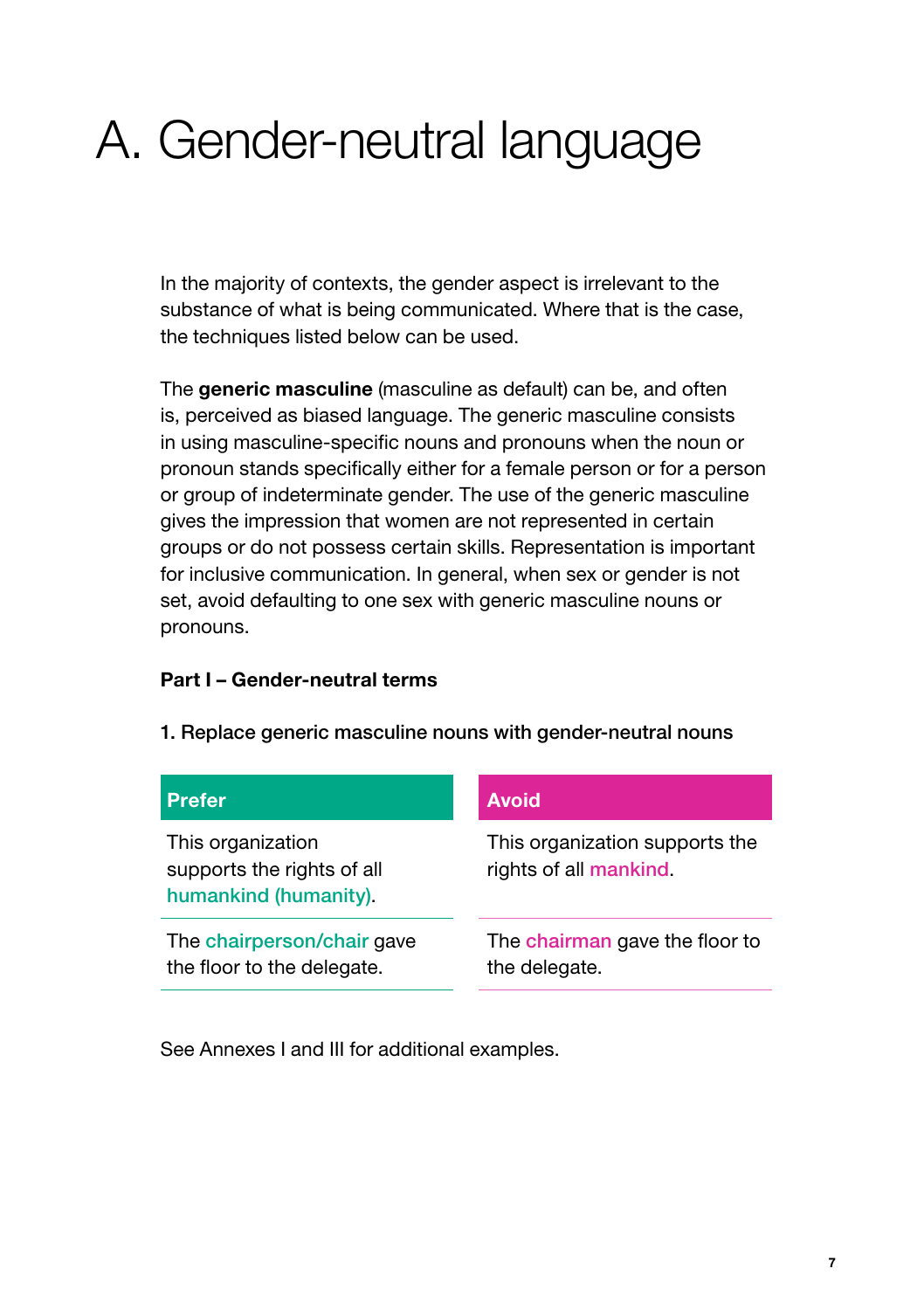### <span id="page-8-0"></span>2. Replace generic masculine pronouns with gender-neutral nouns

| <b>Prefer</b>                     | <b>Avoid</b>                 |
|-----------------------------------|------------------------------|
| Tell the student/writer/applicant | Tell him to include a postal |
| to include a postal address.      | address.                     |

### 3. Replace the third person with the second person

This can be useful when seeking to draw the reader into the text.

| <b>Prefer</b>                   | <b>Avoid</b>                     |
|---------------------------------|----------------------------------|
| When sending your               | When a student sends his         |
| application, you should include | application, he should include a |
| a postal address.               | postal address.                  |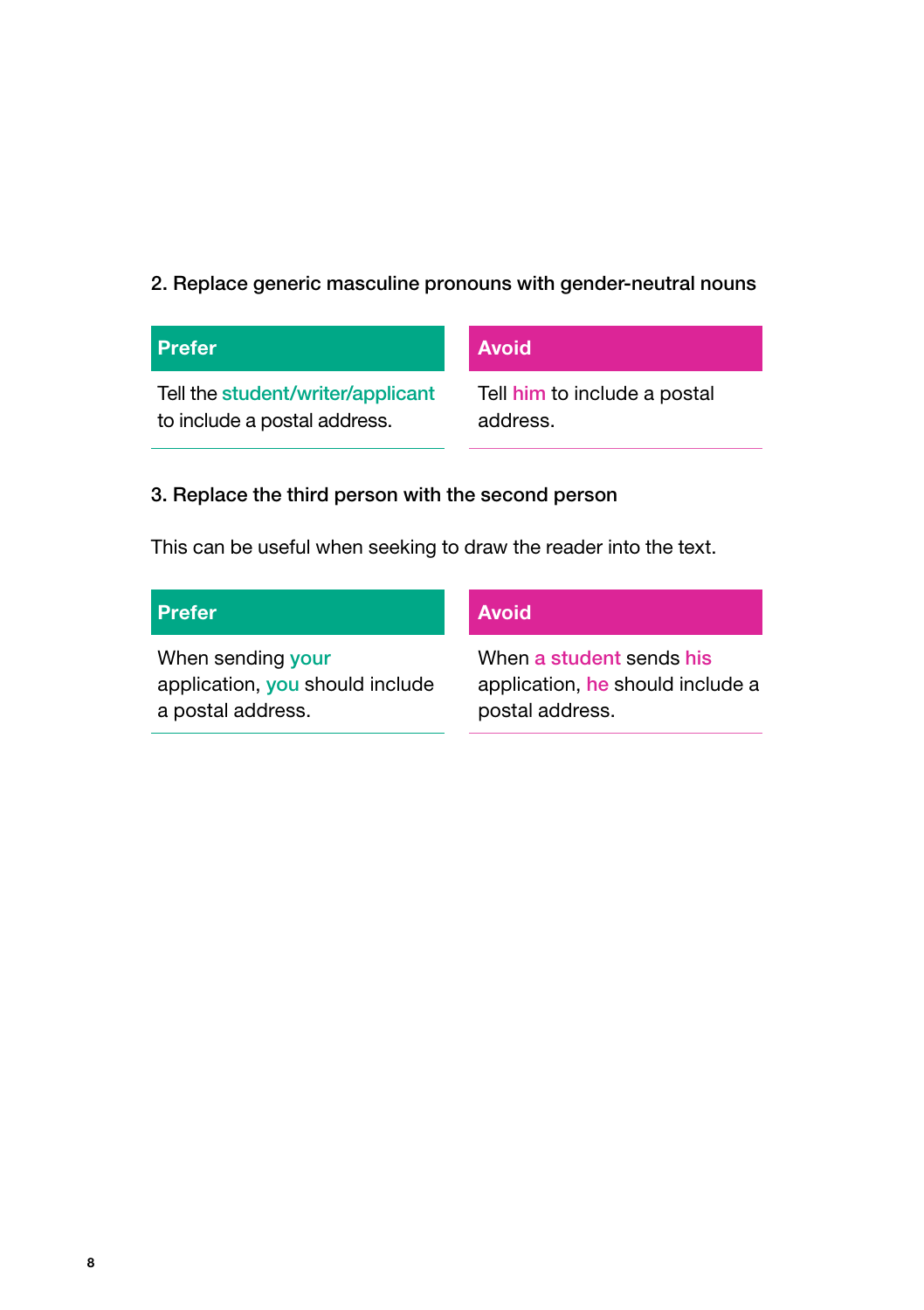#### <span id="page-9-0"></span>Part II – Gender-neutral structures

#### 1. Replace the generic masculine with plural forms

| <b>Prefer</b>                                                                                                                                   | <b>Avoid</b>                                                                                                                                  |
|-------------------------------------------------------------------------------------------------------------------------------------------------|-----------------------------------------------------------------------------------------------------------------------------------------------|
| Students of the DL-101 course<br>wishing/who wish to register<br>for more advanced courses<br>should send an email to the<br>admissions office. | If a student of the DI-101<br>course wishes to register for<br>more advanced courses, he<br>should send an email to the<br>admissions office. |
| If students of the DI-101<br>course wish to register for<br>more advanced courses, they<br>should send an email to the<br>admissions office.    |                                                                                                                                               |
| Help your children to do<br>it themselves.                                                                                                      | Help your child to do it himself.                                                                                                             |
| Somebody forgot their phone<br>in the conference hall.                                                                                          | Somebody forgot his phone in<br>the conference hall.                                                                                          |

The use of plural pronouns to refer to nouns in the singular (as in the last example), while strictly speaking grammatically incorrect, is gaining acceptance as a means of avoiding unnecessary reference to gender.

#### 2. Use passive forms to replace the generic masculine

### Prefer Avoid

Students' applications should be accompanied by a postal address.

When a student sends his application, he should include a postal address.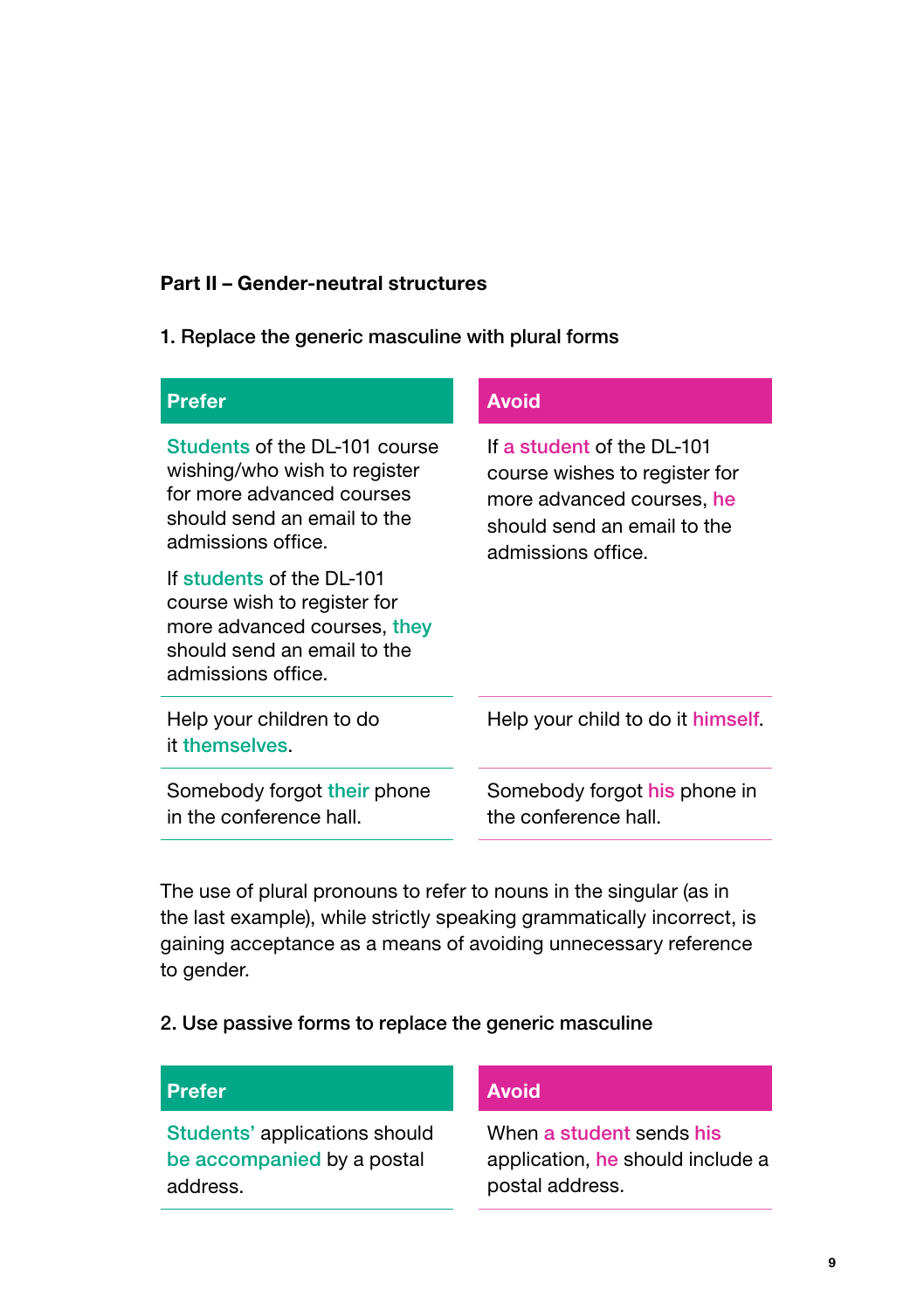<span id="page-10-0"></span>3. Replace the generic masculine or feminine pronoun with neutral expressions, or reformulate the sentence

| <b>Prefer</b>                                                                         | <b>Avoid</b>                                                                             |
|---------------------------------------------------------------------------------------|------------------------------------------------------------------------------------------|
| Fach assistant must learn<br>to use the software when<br>time permits.                | Fach assistant must learn to<br>use the software when he can.                            |
| Students should include a<br>postal address when sending<br>(their) applications.     | When a student sends her<br>application, she should include<br>a postal address.         |
| Applications should include a<br>postal address.                                      |                                                                                          |
| A rights holder who wishes to<br>challenge a ruling may do so<br>within three months. | If a rights holder wishes to<br>challenge a ruling, he may do<br>so within three months. |
| A doctor in rural areas earns<br>less than one in the capital.                        | A doctor in rural areas earns<br>less than she would in<br>the capital.                  |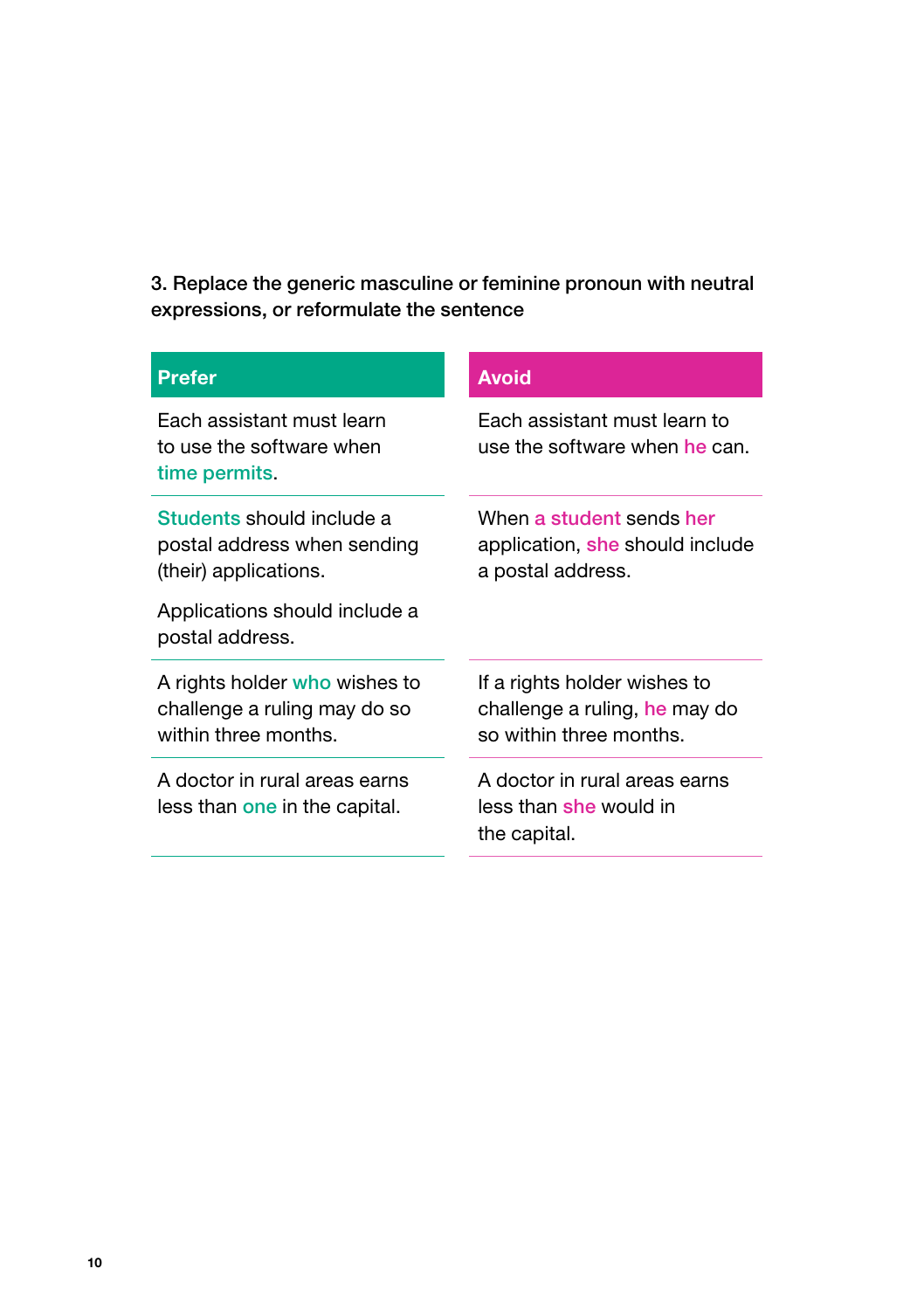# <span id="page-11-0"></span>B. Gendered language

In some contexts, making gender visible is part of the communicative goal. This technique is effective when popular beliefs or preconceptions may obscure the presence or action of either gender. Representation helps redress imbalances so that groups that have enjoyed little or no visibility are included. This technique is important, especially when the communicative goal is to support gender equality and the reduction of disparities.

Although gender-neutral language is generally preferrable, in some instances, gendered language better serves the communicative purpose of the text. The efforts of WIPO to showcase women inventors or gender parity in management positions are examples of such cases.

Pairing is the main technique used. It involves juxtaposing two nouns or pronouns to represent more than one gender. When pairing nouns, alphabetical order ("female and male" or "men and women") is generally preferable.

#### 1. Pairing

Replace generic masculine pronouns with paired pronouns

#### Prefer Avoid

This job requires the recruitment of an IP expert. He or she must have a Master's degree in IP.

Two seats will be reserved for the Delegate and her or his assistant.

This job requires the recruitment of an IP expert. He must have a Master's degree in IP.

Two seats will be reserved for the Delegate and his assistant.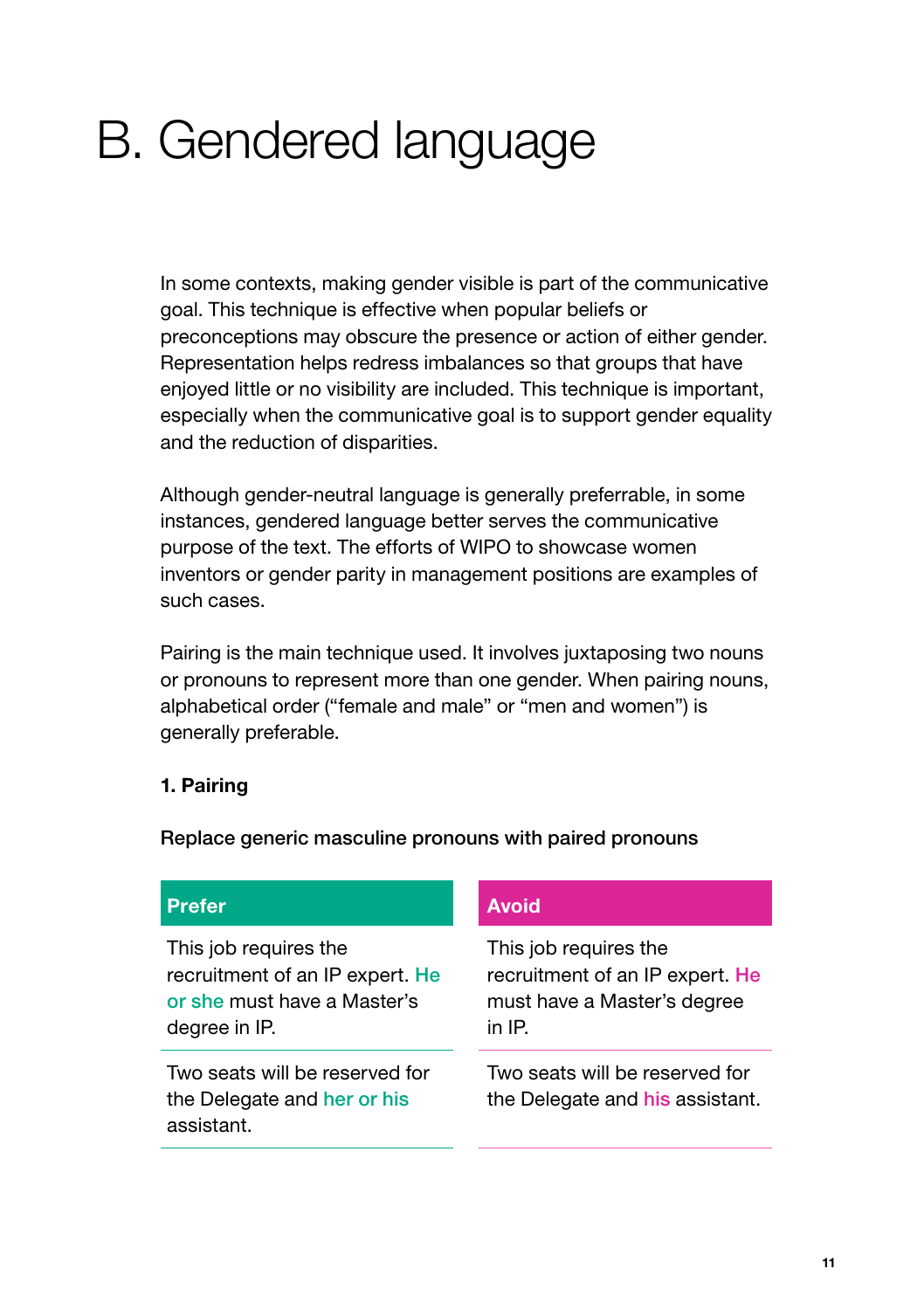<span id="page-12-0"></span>Pairing can, however, hamper readability, especially if frequently repeated. It should therefore be used in conjunction with other solutions.

### 2. Forms of address

There should be consistency in the way women and men are referred to: "Mr." for men should be matched with "Ms." for women (rather than "Miss" or "Mrs.") since the marital status of a woman is irrelevant in most contexts. Moreover, if a person of one gender in a group is referred to by her or his name, last name, courtesy title or profession, the other one(s) should be as well.

When referring to or addressing specific individuals, forms of address and pronouns that are consistent with their gender identity should be used.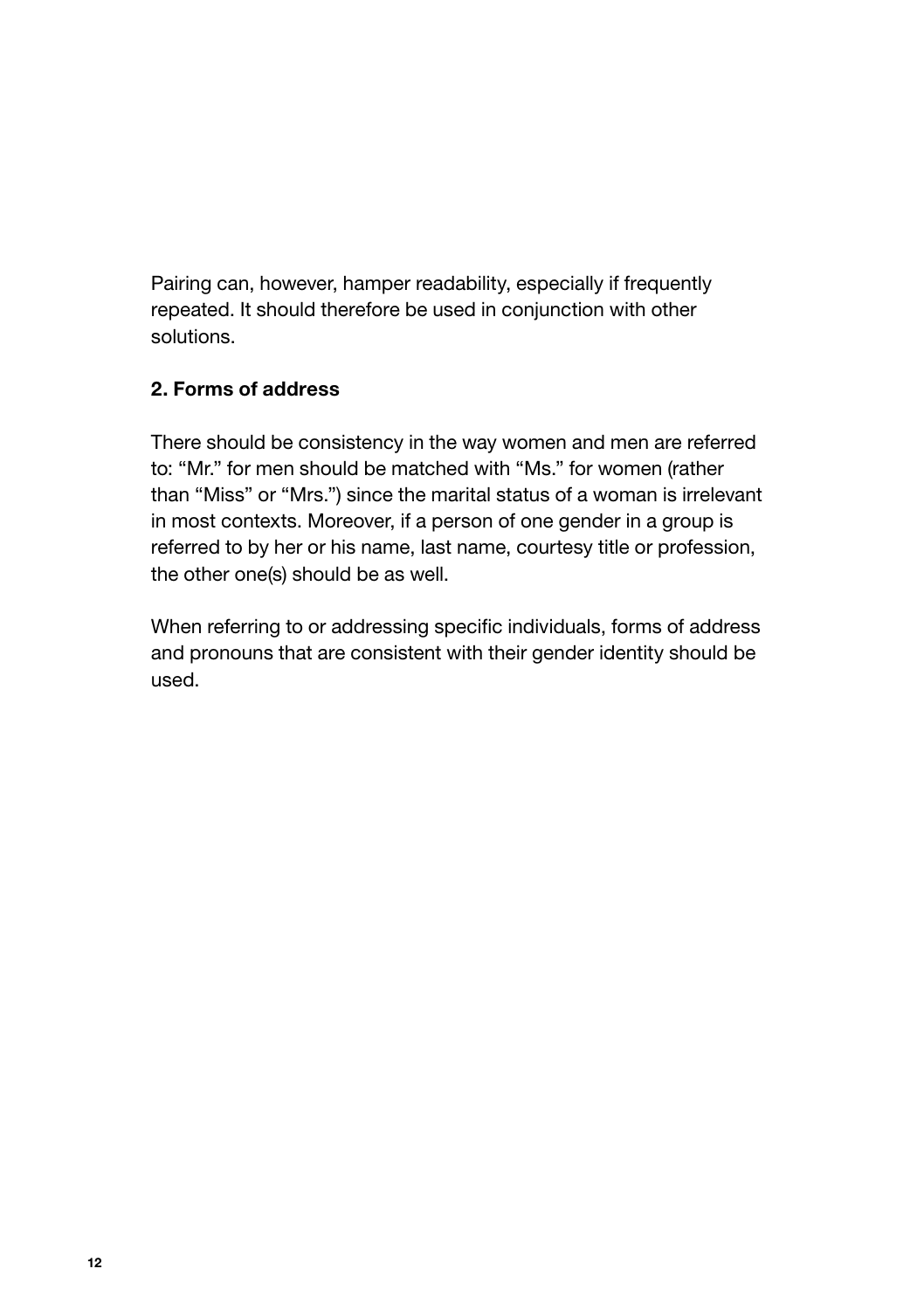# <span id="page-13-0"></span>C. Avoiding stereotypes

#### Professions and skills

Professions and skills have no gender: men and women can exercise whichever profession, occupy any social role and possess any type of skill, as global data show. It is therefore important to use neutral terms so as not to stereotype professions or skills. For example, professions like nurse, doctor, Prime Minister and adviser are gender neutral in English.

On occasion, however, the goal of overcoming stereotypes may be better served by explicitly indicating that some professions can be exercised by an otherwise under-represented group or that certain skills or abilities are not necessarily the preserve of the groups traditionally associated with them. In such cases, pairing a neutral noun to a gendered adjective may in fact help to reverse traditional perceptions about which gender is "usually" associated with a given profession or activity. For instance:

*Although the number of male nurses has increased in recent years, they still represent only 12 per cent of the nursing profession.*

*We are proud to lead the way in the recruitment of woman doctors in male-dominated specialties.* 

See Annex I for additional examples.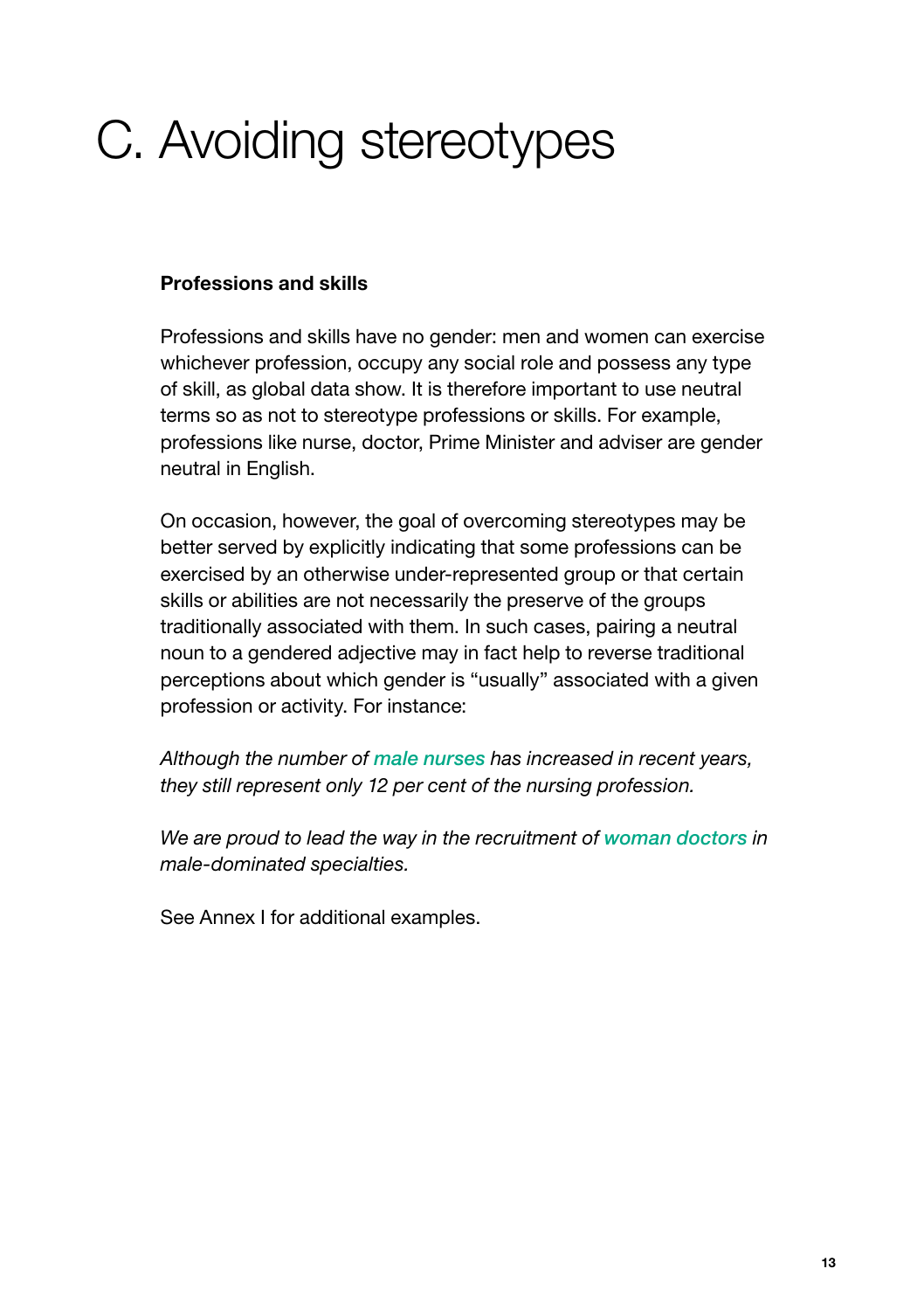# <span id="page-14-0"></span>Box: Sexual orientation, gender identity and gender expression

Heteronormativity is the belief that there are two genders, male and female, that the biological sex of one person coincides with their sexual orientation and that the default sexual orientation is heterosexuality. Such bias can result in the stigmatization and marginalization of the forms of sexual orientation and gender identity that are perceived to be outside the binary heteronormative options.

When dealing with sexual orientation, gender identity and gender expression, the same strategies ("make it visible" and "make it invisible") listed above should be used. When the sexual orientation, gender identity or gender expression are not relevant to the communicative goal – which is generally the case – they should not be highlighted. When, on the other hand, the text aims to redress representation imbalances, fight stereotypes or promote inclusion, appropriate terms relating to sexual orientation, gender identity and gender expression should be used instead.

A glossary is available in Annex II.

When fighting discrimination and marginalization linked to sexual orientation, gender identity and gender expression, the technique generally used is:

Replace heteronormative terms and expressions with gender-neutral words

#### Prefer Avoid

Guests are cordially invited to attend with their partners.

Guests are cordially invited to attend with their wives.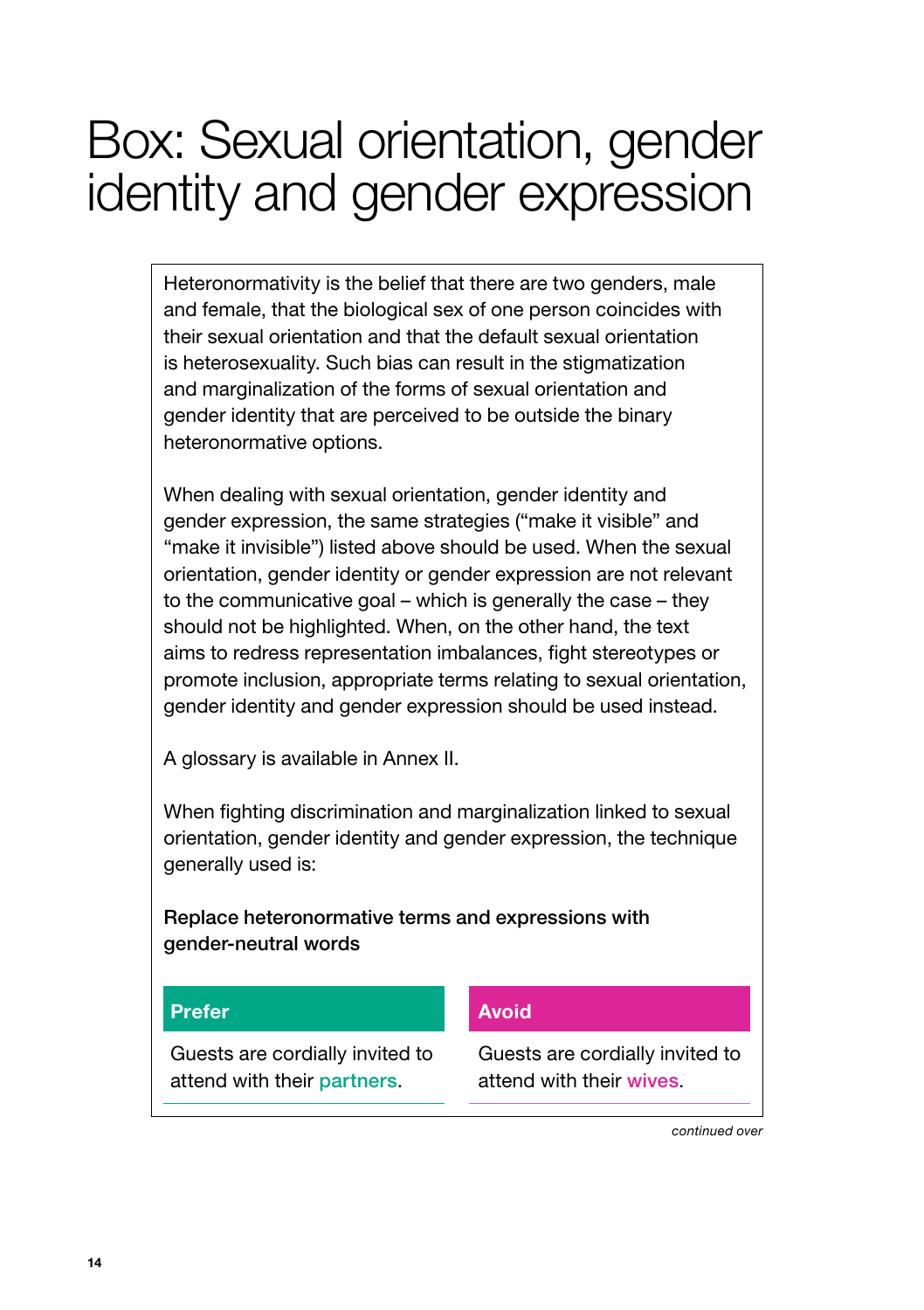In addition, when personal data is collected – for example, in registration forms for events, etc. – three options (woman, man, other) should be provided as a minimum to users. A fourth option ("prefer not to say") can also be added depending on the content and purpose of the form. This solution contributes to inclusivity.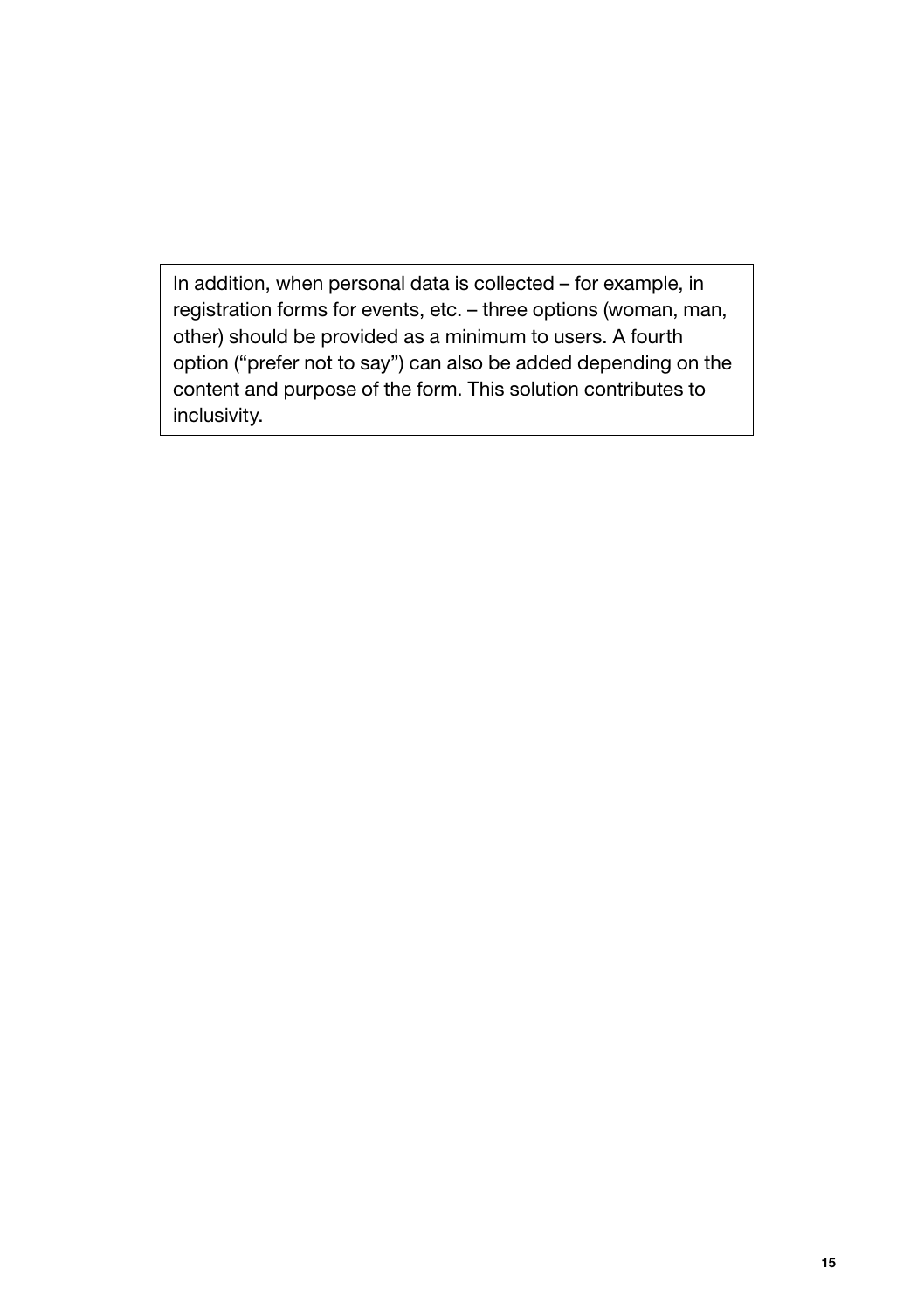# <span id="page-16-0"></span>Annex I

The following list of professions and roles is based in part on the guidance contained in *Gender-neutral language in the European Parliament*, issued by the European Parliament ([https://www.europarl.](https://www.europarl.europa.eu/cmsdata/151780/GNL_Guidelines_EN.pdf)) [europa.eu/cmsdata/151780/GNL\\_Guidelines\\_EN.pdf\).](https://www.europarl.europa.eu/cmsdata/151780/GNL_Guidelines_EN.pdf))

| <b>Use for both sexes</b>                                                     | <b>Notes/exceptions</b>                                                                   |
|-------------------------------------------------------------------------------|-------------------------------------------------------------------------------------------|
| Actor                                                                         | Use actor/actress if the<br>person's gender is relevant                                   |
| Ambassador                                                                    |                                                                                           |
| Attaché                                                                       | Use for women and men                                                                     |
| Author                                                                        |                                                                                           |
| <b>Birth attendant</b>                                                        | Midwife may still be the<br>preferable term, depending on<br>the context                  |
| <b>Businessperson (plural:</b><br>businesspeople),<br>executive, entrepreneur | Not businessman; use<br>businesswoman only if the<br>person's gender is being<br>stressed |
| Camera operator                                                               | Use cameraman/<br>camerawoman if the person's<br>gender is relevant                       |
| <b>Chair or chairperson</b>                                                   | Not chairman/chairwoman                                                                   |
| <b>Cleaner</b>                                                                | Not cleaning lady                                                                         |
| <b>Cleric</b>                                                                 | Not churchman                                                                             |
| Commissioner                                                                  |                                                                                           |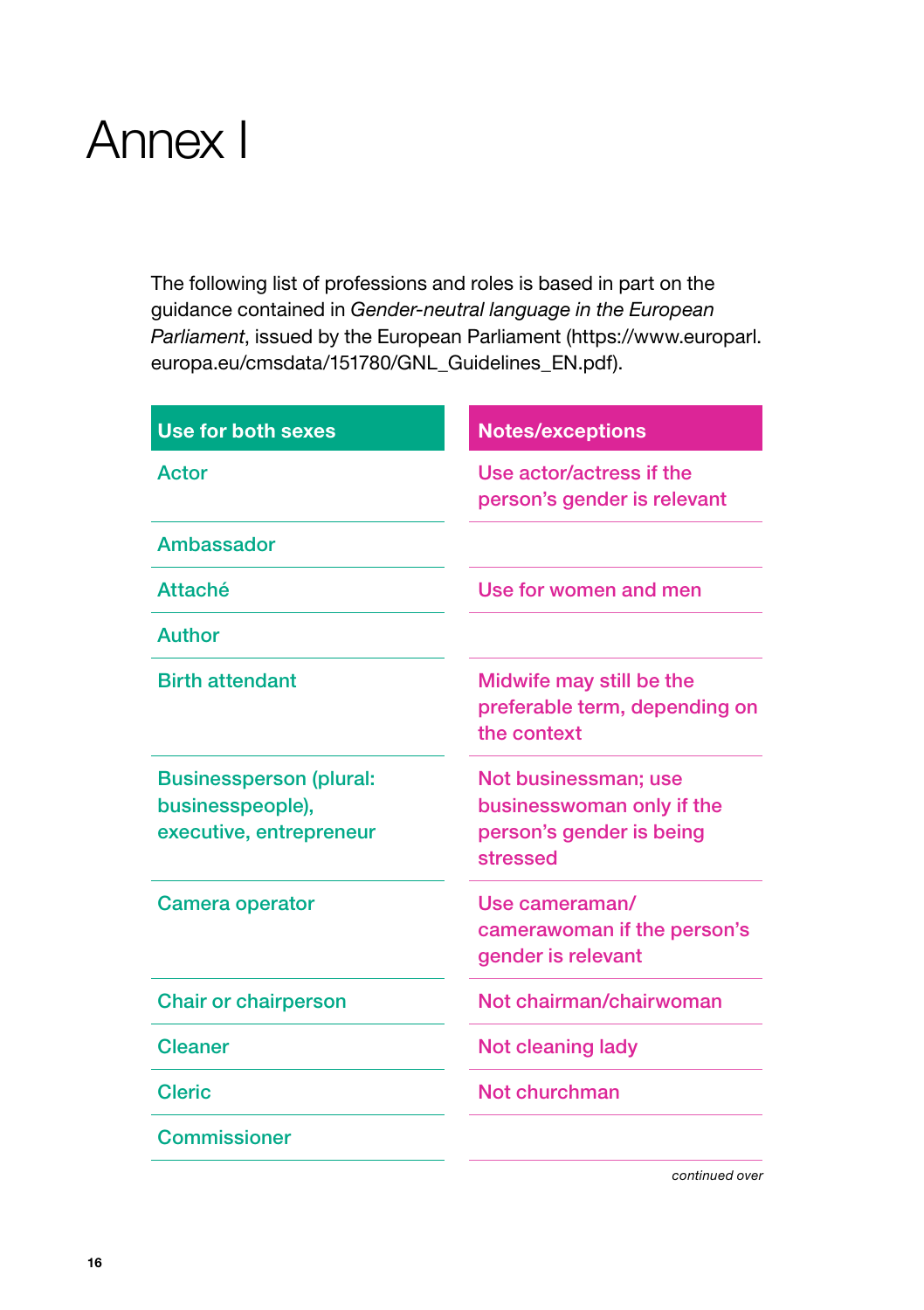| Craftsperson, artisan                                          | Not craftsman                                                                                   |
|----------------------------------------------------------------|-------------------------------------------------------------------------------------------------|
| Delivery driver, delivery clerk,<br>porter, courier, messenger | Not delivery man/delivery boy                                                                   |
| <b>Director</b>                                                |                                                                                                 |
| Doctor, physician                                              |                                                                                                 |
| <b>Drafter</b>                                                 | Not draughtsman/<br>draughtswoman, draftsman/<br>draftswoman                                    |
| Firefighter                                                    | Not fireman                                                                                     |
| Fisher(s)                                                      | Fisherman/men are still<br>common usage and may be<br>more appropriate, depending<br>on context |
| <b>Flight attendant/flight crew</b>                            | Not air hostess(es) or<br>stewardess(es)                                                        |
| Head of school/head teacher/<br>principal/director             | Not headmaster or<br>headmistress                                                               |
| Domestic worker/<br>household employee                         | <b>Not housemaid</b>                                                                            |
| Intern                                                         |                                                                                                 |
| Interpreter                                                    |                                                                                                 |
| Journalist                                                     |                                                                                                 |
| Judge                                                          |                                                                                                 |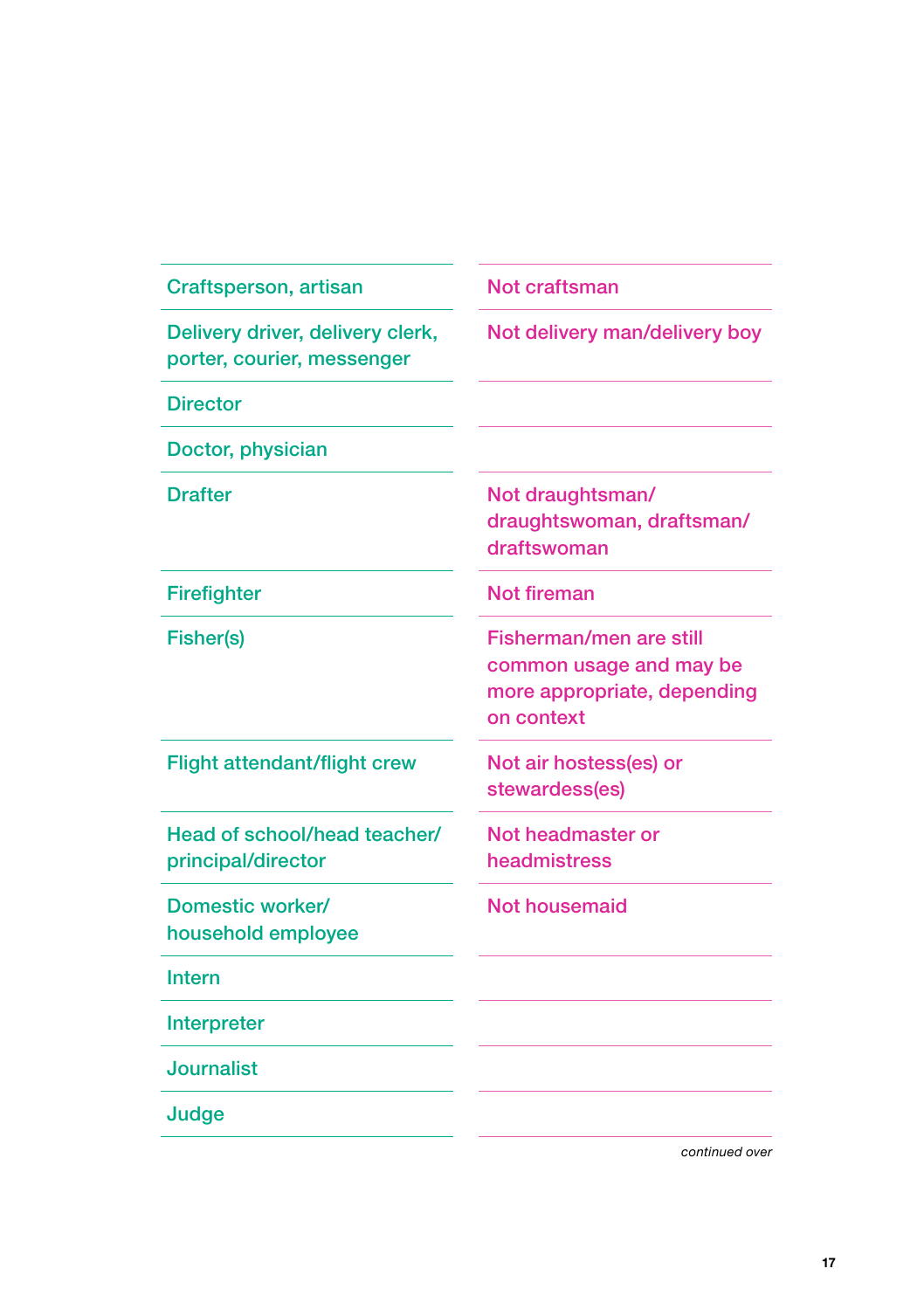| Lawyer                                              |                                                                                                                                          |
|-----------------------------------------------------|------------------------------------------------------------------------------------------------------------------------------------------|
| Layperson (plural: laypeople)                       | Not layman/laymen                                                                                                                        |
| Lecturer                                            |                                                                                                                                          |
| Lumber cutter, tree cutter,<br>wood chopper, logger | Not lumberman, lumberjack                                                                                                                |
| <b>Mail/postal carrier</b>                          | Not mailman, postman                                                                                                                     |
| <b>Manager</b>                                      |                                                                                                                                          |
| <b>Mayor</b>                                        | <b>Not mayoress</b>                                                                                                                      |
| <b>Nurse</b>                                        |                                                                                                                                          |
| <b>Official</b>                                     |                                                                                                                                          |
| Poet                                                | Poetess or woman/female<br>poet only when the gender is<br>relevant                                                                      |
| Police officer                                      | Not policeman                                                                                                                            |
| <b>Politician</b>                                   |                                                                                                                                          |
| <b>President</b>                                    |                                                                                                                                          |
| <b>Priest</b>                                       | Only use "woman priest"<br>if gender is relevant; use<br>"priestess" only in a historical<br>context (e.g., Roman priestess<br>of Vesta) |
| <b>Prime Minister</b>                               |                                                                                                                                          |
| <b>Professor</b>                                    |                                                                                                                                          |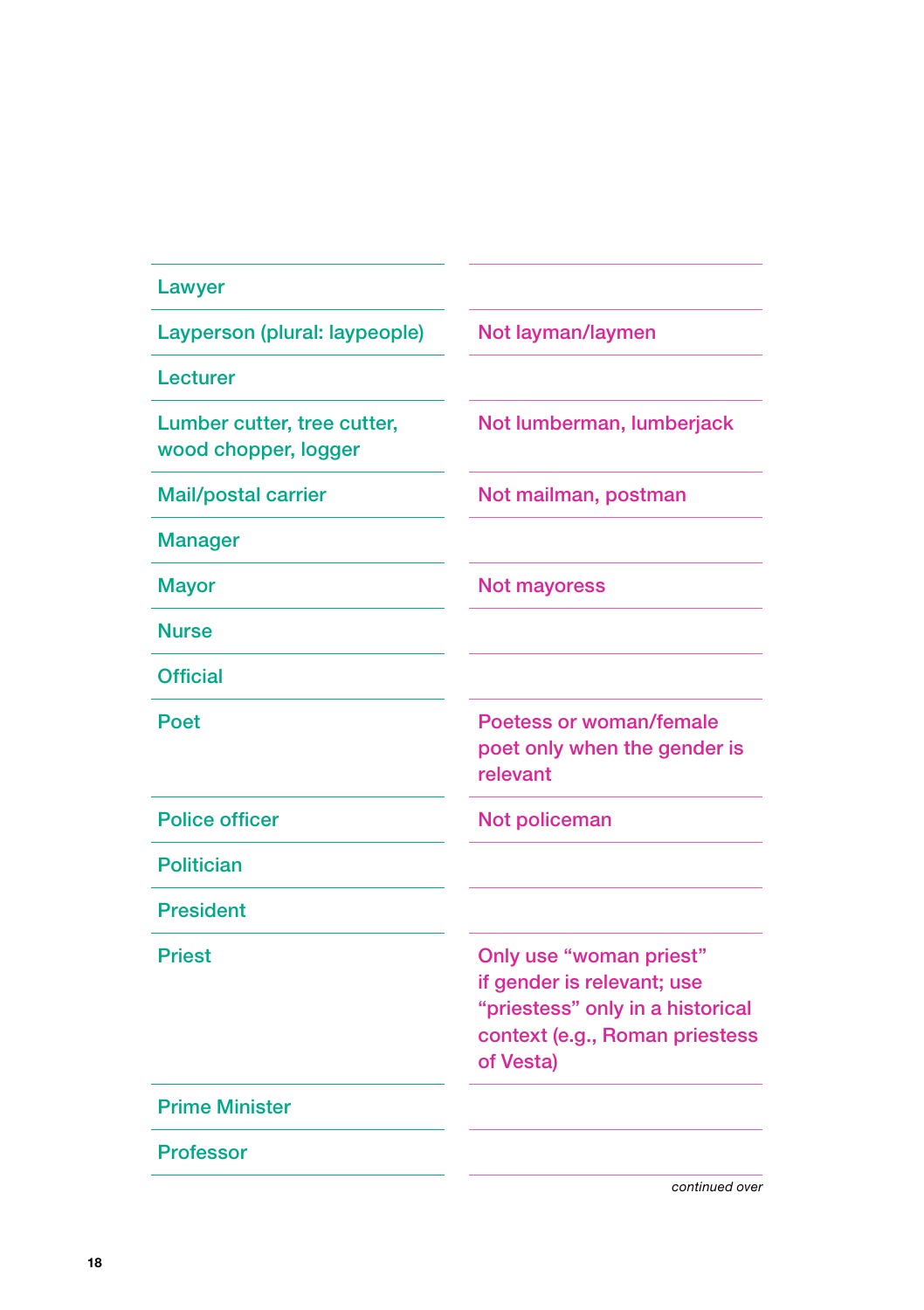| <b>Railway worker</b>                                                                                               | Not railway man                                         |
|---------------------------------------------------------------------------------------------------------------------|---------------------------------------------------------|
| Rector/vice-chancellor                                                                                              |                                                         |
| <b>Sales representative</b>                                                                                         | Not salesman                                            |
| <b>Scientist</b>                                                                                                    |                                                         |
| Shop assistant, sales<br>attendant, salesperson                                                                     | Not salesman/saleslady                                  |
| <b>Speaker</b>                                                                                                      |                                                         |
| Spokesperson                                                                                                        | Not spokesman/spokeswoman                               |
| Sportsperson, player, athlete;<br>or specify the sport (e.g.,<br>football player, gymnast,<br>jockey, swimmer etc.) | Not sportsman/sportswoman                               |
| <b>Supervisor; foreperson</b><br>(presiding member of a jury in<br>the United States)                               | Avoid foreman where possible<br>(may depend on context) |
| <b>Teacher</b>                                                                                                      |                                                         |
| <b>Technician</b>                                                                                                   |                                                         |
| <b>Trainee</b>                                                                                                      |                                                         |
| <b>Translator</b>                                                                                                   |                                                         |
| <b>Usher</b>                                                                                                        | Not usherette                                           |
| Wait staff, (restaurant) server                                                                                     | <b>Not waiter/waitress</b>                              |
| Weather forecaster/<br>reporter, meteorologist                                                                      | Not weatherman                                          |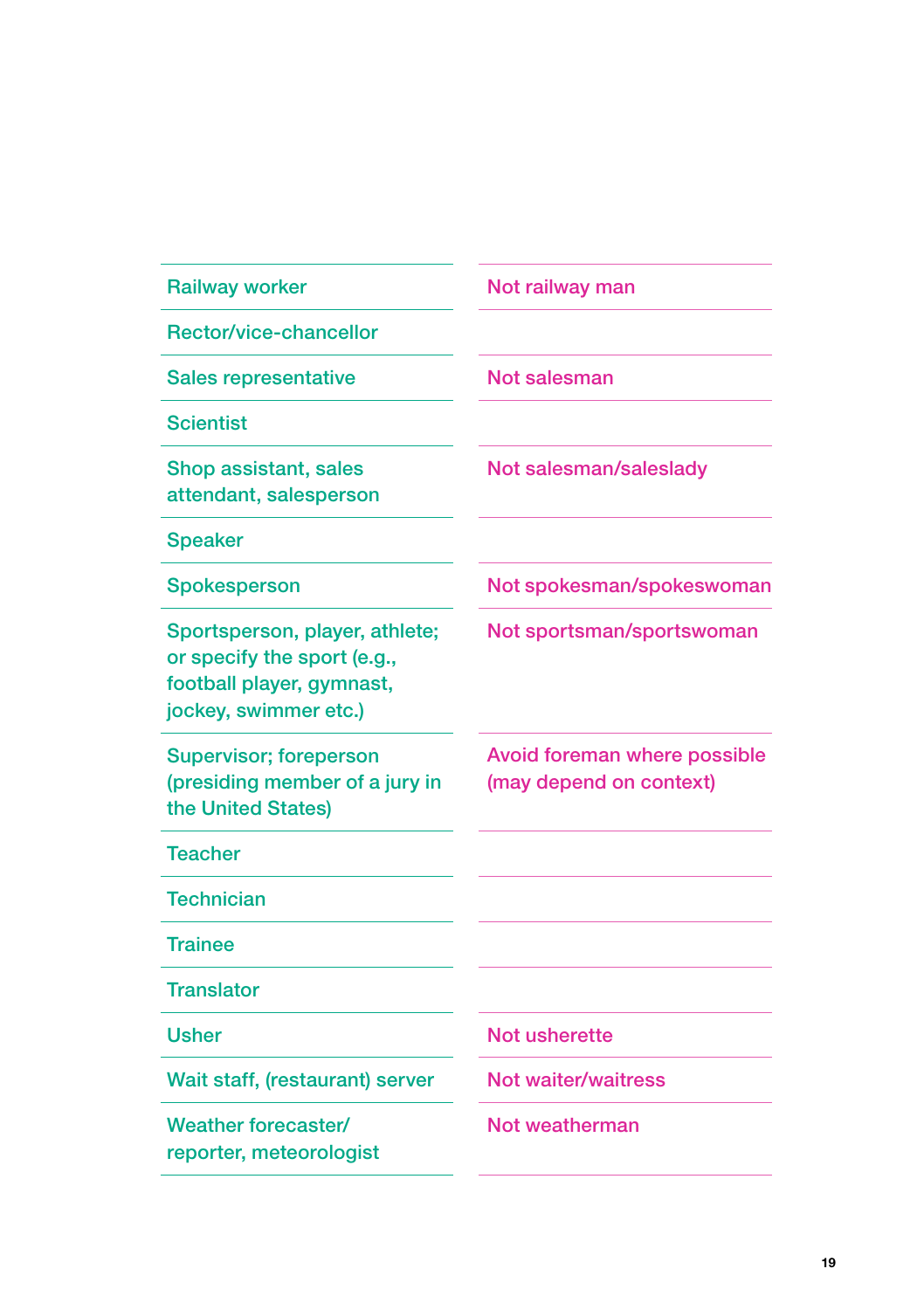# <span id="page-20-0"></span>Annex II2

Sexual orientation A person's enduring capacity for profound romantic, emotional and/or physical feelings for, or attraction to, other people. Encompasses hetero-, homo-, bi-, pan- and asexuality, as well as a wide range of other expressions of sexual orientation. This term is preferred over the terms and phrases sexual preference, sexual behavior, lifestyle and way of life when describing an individual's attraction to other people.

Gender identity A person's deeply felt internal and individual experience of gender, which may or may not correspond with their sex assigned at birth or the gender attributed to them by society. It includes the personal sense of the body, which may or may not involve a desire for modification of appearance or function of the body by medical, surgical or other means.

Gender expression Individuals use a range of cues, such as names, pronouns, behavior, clothing, voice, mannerisms and bodily characteristics, to interpret other individuals' genders. Gender expression is not necessarily an accurate reflection of gender identity. People with diverse sexual orientation, gender identity or sex characteristics do not necessarily have a diverse gender expression. Likewise, people who do not have a diverse sexual orientation, gender identity or sex characteristics may have a diverse gender expression.

<sup>2</sup> Additional terms are available at [IOM\\_SOGIESC\\_Full\\_Glossary\\_2020.pdf](https://static1.squarespace.com/static/5367af22e4b0915380a1eb0a/t/5fcfc9c6a3f9e430eb9406d4/1607453160297/IOM_SOGIESC_Full_Glossary_2020.pdf)  [\(squarespace.com\)](https://static1.squarespace.com/static/5367af22e4b0915380a1eb0a/t/5fcfc9c6a3f9e430eb9406d4/1607453160297/IOM_SOGIESC_Full_Glossary_2020.pdf)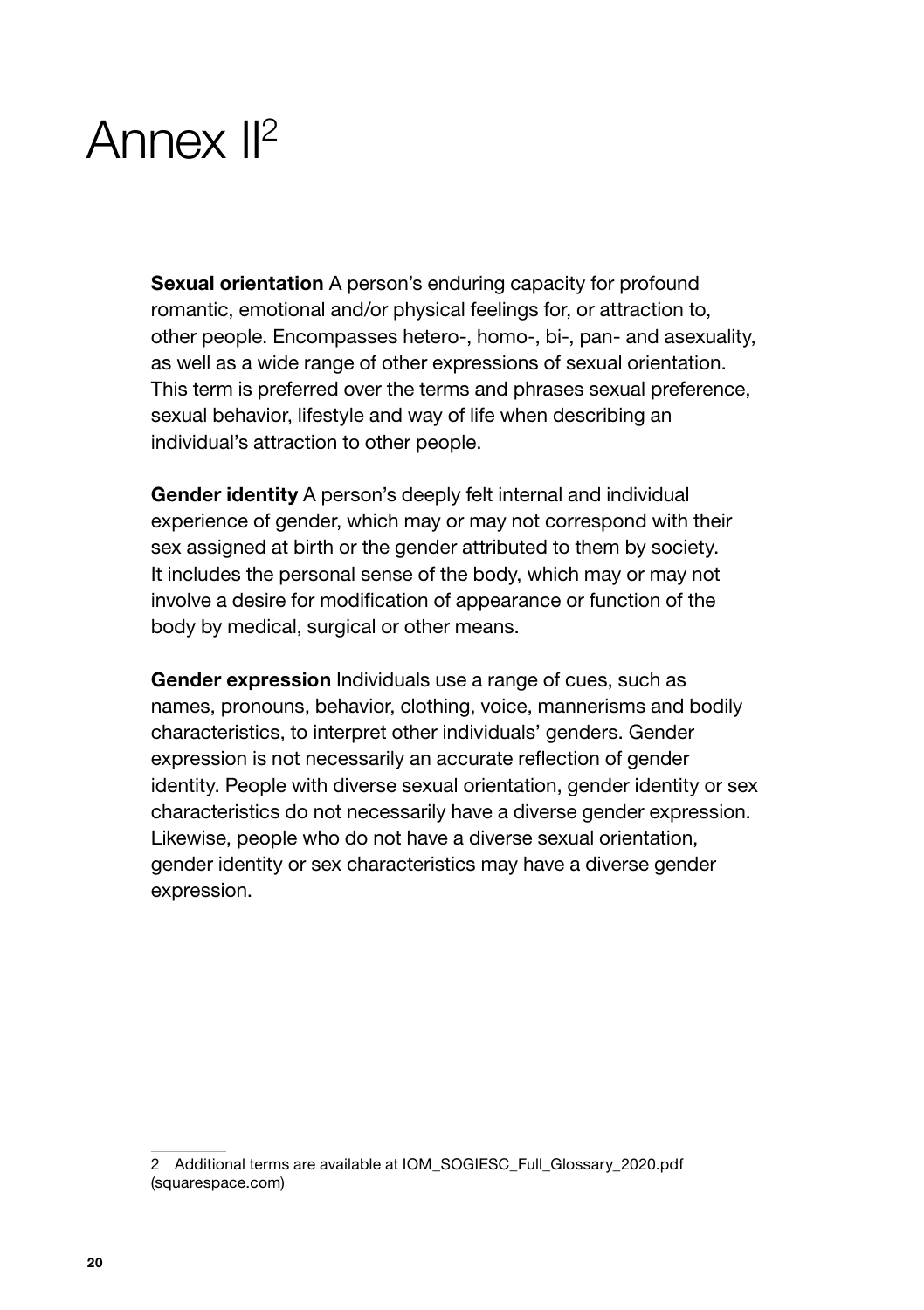# <span id="page-21-0"></span>Annex III

The below list contains suggested alternatives to common gendered terms.

| <b>Use this</b>                                                    | <b>Instead of this</b>                                                                                                                      |
|--------------------------------------------------------------------|---------------------------------------------------------------------------------------------------------------------------------------------|
| The human family,<br>humanity, humankind                           | <b>Brotherhood of man</b>                                                                                                                   |
| Cave dweller,<br>prehistoric people                                | Caveman/cavewoman                                                                                                                           |
| <b>English person/national</b>                                     | Englishman                                                                                                                                  |
| <b>Founder of psychiatry</b>                                       | <b>Father of psychiatry</b>                                                                                                                 |
| Country of birth, homeland,<br>native land                         | <b>Fatherland/motherland</b>                                                                                                                |
| Feelings of kinship, solidarity,<br>collegiality, unity, community | <b>Feeling of brotherhood</b>                                                                                                               |
| <b>Forebears</b>                                                   | <b>Forefathers</b>                                                                                                                          |
| The founders,<br>founding leaders                                  | <b>Founding fathers (except</b><br>in historical contexts, such<br>as with reference to the<br>founding of the United States<br>of America) |
| Person, individual, human,<br>the human race                       | Man (unless talking about<br>someone who is a man)                                                                                          |
| Humanity, humankind                                                | <b>Mankind</b>                                                                                                                              |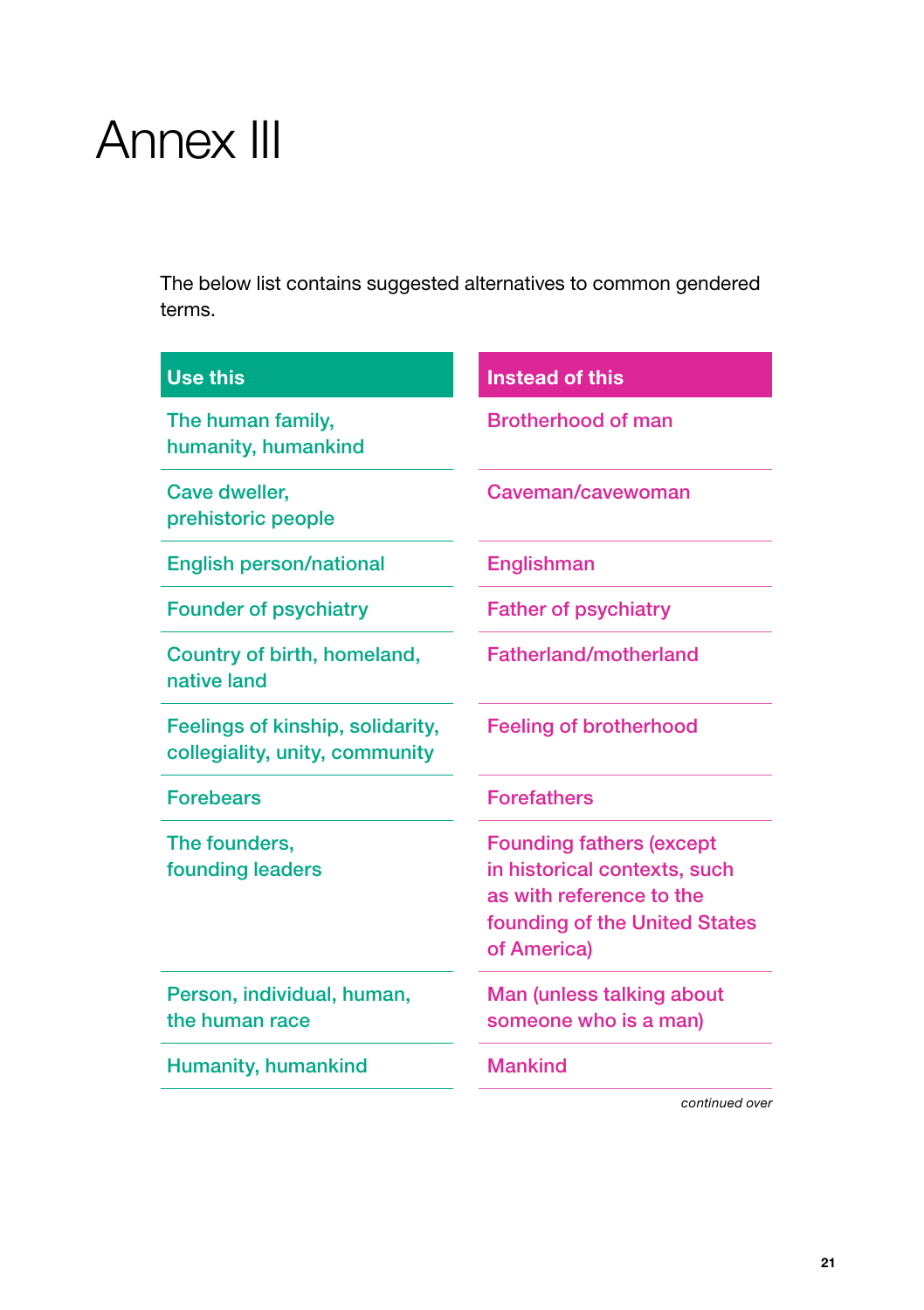| Ordinary citizen,<br>typical person, average<br>person, layperson                                                      | Man in the street (although<br>man and woman in the street<br>may work as a form of gender<br>pairing), layman |
|------------------------------------------------------------------------------------------------------------------------|----------------------------------------------------------------------------------------------------------------|
| Farmer, rural<br>worker, landowner                                                                                     | Man of the land                                                                                                |
| A faithful dog                                                                                                         | Man's best friend                                                                                              |
| <b>Adulthood, maturity</b>                                                                                             | Manhood                                                                                                        |
| Person-hours, work hours,<br>staff hours                                                                               | Man-hours                                                                                                      |
| Hand-built, hand-made,<br>synthetic, artificial,<br>simulated, machine-made,<br>human-caused (depending<br>on context) | Man-made                                                                                                       |
| Labor, workforce, employees,<br>personnel, staff, human<br>resources, labor force                                      | <b>Manpower</b>                                                                                                |
| Fair, sporting                                                                                                         | Sportsmanlike                                                                                                  |
| <b>Statecraft</b>                                                                                                      | Statesmanship                                                                                                  |
| To operate, to staff etc.                                                                                              | To man (e.g., to man the<br>phones, prefer: to answer<br>the phones)                                           |
| Service entrance,<br>delivery entrance                                                                                 | <b>Tradesman's entrance</b>                                                                                    |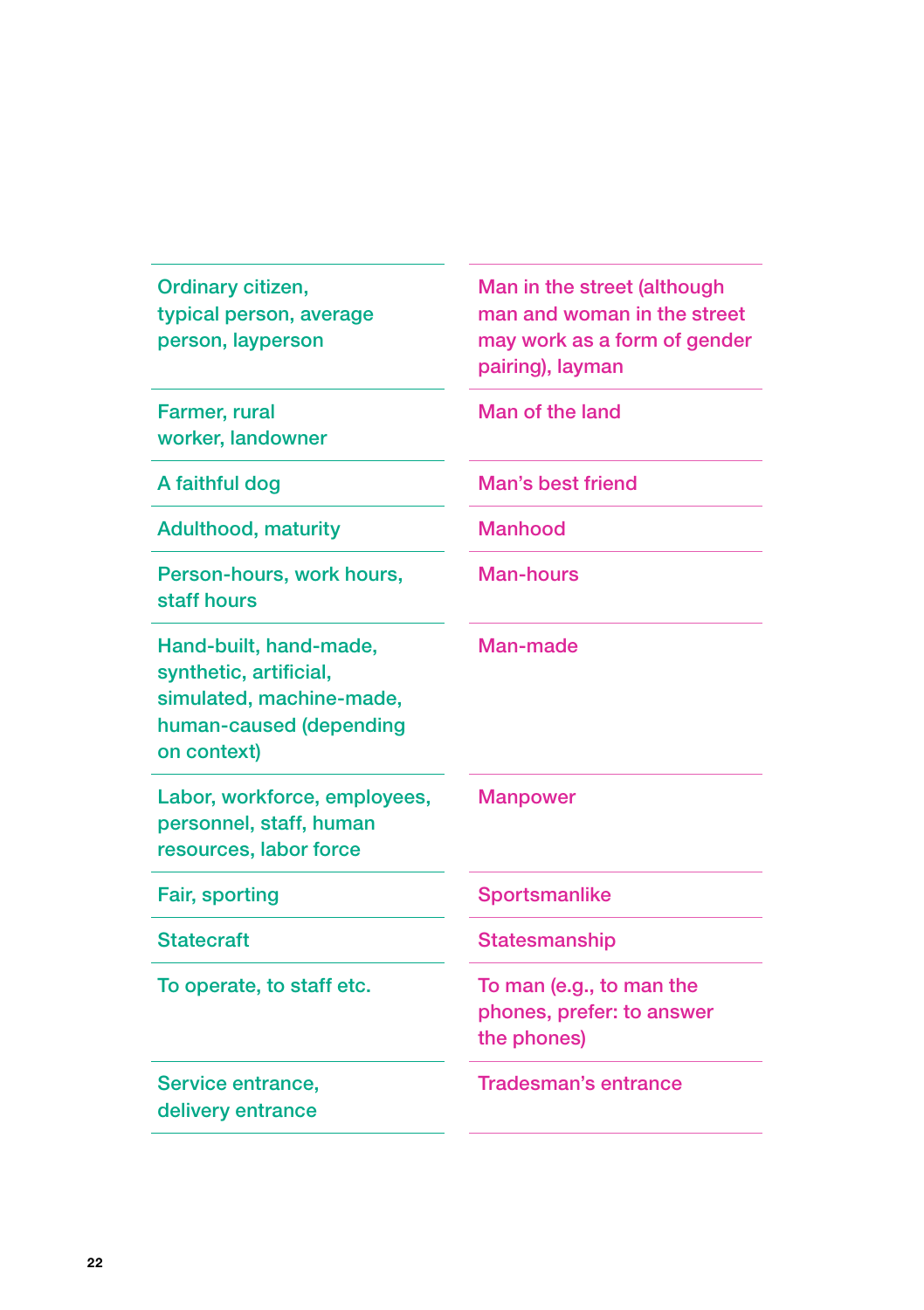# <span id="page-23-0"></span>Sources and further information

#### General guides

Inclusive Language Guide of the University of Calgary [https://observatori382866246.files.wordpress.com/2019/02/inclusive](https://observatori382866246.files.wordpress.com/2019/02/inclusive-language-guide-june-13-2017.pdf)[language-guide-june-13-2017.pdf](https://observatori382866246.files.wordpress.com/2019/02/inclusive-language-guide-june-13-2017.pdf)

University of Victoria guidelines for inclusive language (covers gender and sex, Indigenous populations, disability, ethnicity and more) https://www.uvic.ca/brand/story/style/inclusivity/index. php#:~:text=Inclusive%20communication%20that%20respects%20 and,terms%20change%20as%20language%20evolves

#### Gender-inclusive and gender-neutral language guides

American Psychological Association – article on Avoiding Heterosexual Bias in Language [https://www.apa.org/pi/lgbt/resources/language](https://www.apa.org/pi/lgbt/resources/language ) 

Gender-neutral language in the European Parliament https://www.europarl.europa.eu/cmsdata/151780/GNL\_Guidelines [EN.pdf](https://www.europarl.europa.eu/cmsdata/151780/GNL_Guidelines_EN.pdf)

IOM/UNHCR Glossary of terms on gender and sexual identity [https://static1.squarespace.com/static/5367af22e4b0915380a1eb0a/](https://static1.squarespace.com/static/5367af22e4b0915380a1eb0a/t/5a86fd718165f5f7f8fbe8ab/1518796147195/Annex+I+to+the+UN-GLOBE+Recommendations+-+IOM+UNHCR+glossary+of+terms.pdf) [t/5a86fd718165f5f7f8fbe8ab/1518796147195/Annex+I+to+the+UN-](https://static1.squarespace.com/static/5367af22e4b0915380a1eb0a/t/5a86fd718165f5f7f8fbe8ab/1518796147195/Annex+I+to+the+UN-GLOBE+Recommendations+-+IOM+UNHCR+glossary+of+terms.pdf)[GLOBE+Recommendations+-+IOM+UNHCR+glossary+of+terms.pdf](https://static1.squarespace.com/static/5367af22e4b0915380a1eb0a/t/5a86fd718165f5f7f8fbe8ab/1518796147195/Annex+I+to+the+UN-GLOBE+Recommendations+-+IOM+UNHCR+glossary+of+terms.pdf)

United Nations Guidelines for gender-inclusive language in English <https://www.un.org/en/gender-inclusive-language/guidelines.shtml>

UN-Women Gender-inclusive language guidelines [https://www.unwomen.org/-/media/headquarters/attachments/](https://www.unwomen.org/-/media/headquarters/attachments/sections/library/gender-inclusive%20language/guidelines-on-gender-inclusive-language-en.pdf?la=en&vs=2633) [sections/library/gender-inclusive%20language/guidelines-on-gender](https://www.unwomen.org/-/media/headquarters/attachments/sections/library/gender-inclusive%20language/guidelines-on-gender-inclusive-language-en.pdf?la=en&vs=2633)[inclusive-language-en.pdf?la=en&vs=2633](https://www.unwomen.org/-/media/headquarters/attachments/sections/library/gender-inclusive%20language/guidelines-on-gender-inclusive-language-en.pdf?la=en&vs=2633)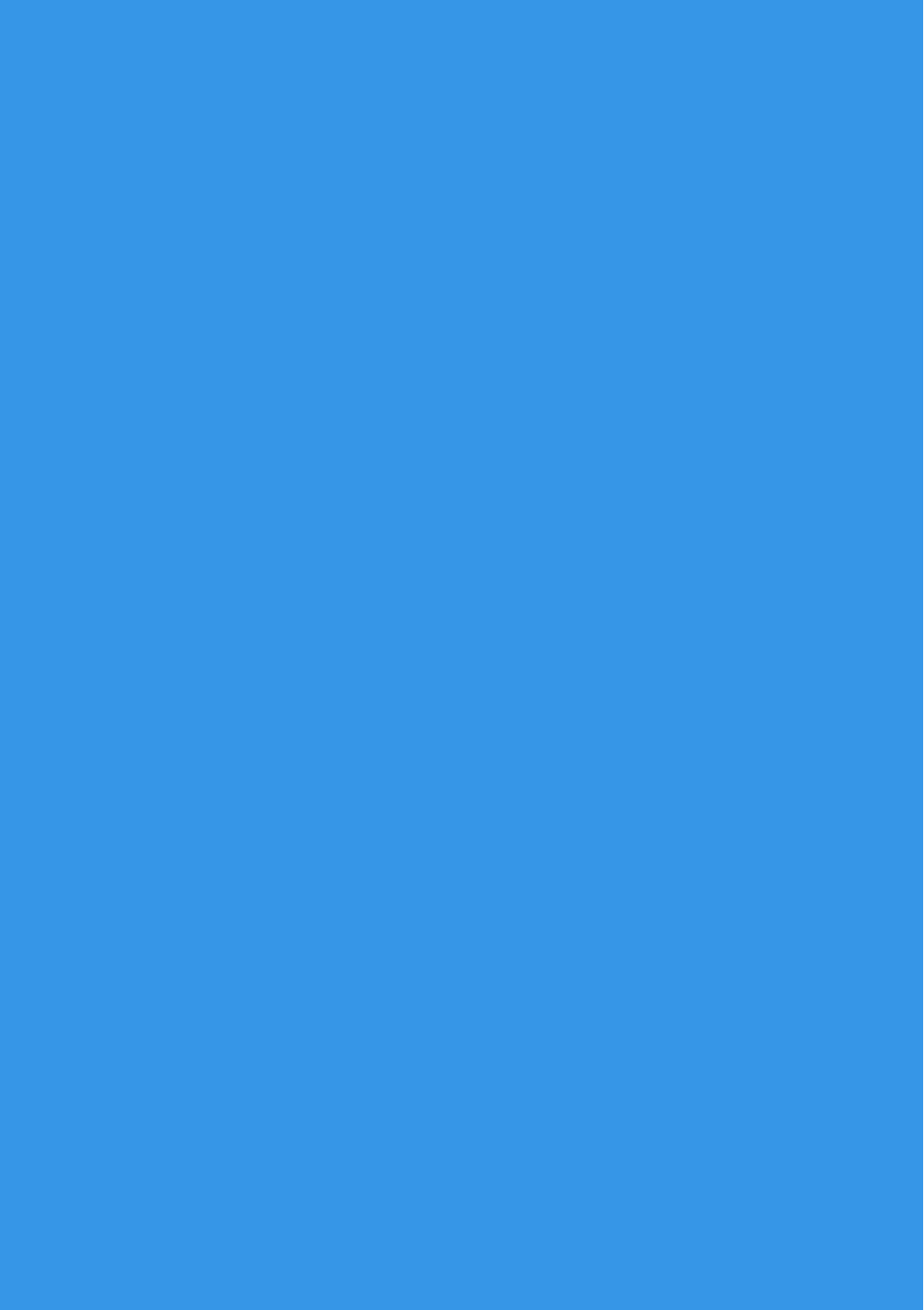# Module 2 Disability inclusive language

| General guidance                | 26 |
|---------------------------------|----|
| A. Person-first language        | 27 |
| 1. Use "with" phrases           | 27 |
| 2. Use "is" or "has" phrases    | 27 |
| 3. Avoid judgmental language    | 27 |
| <b>B.</b> Omission              | 28 |
| Annex                           | 29 |
| Sources and further information | 33 |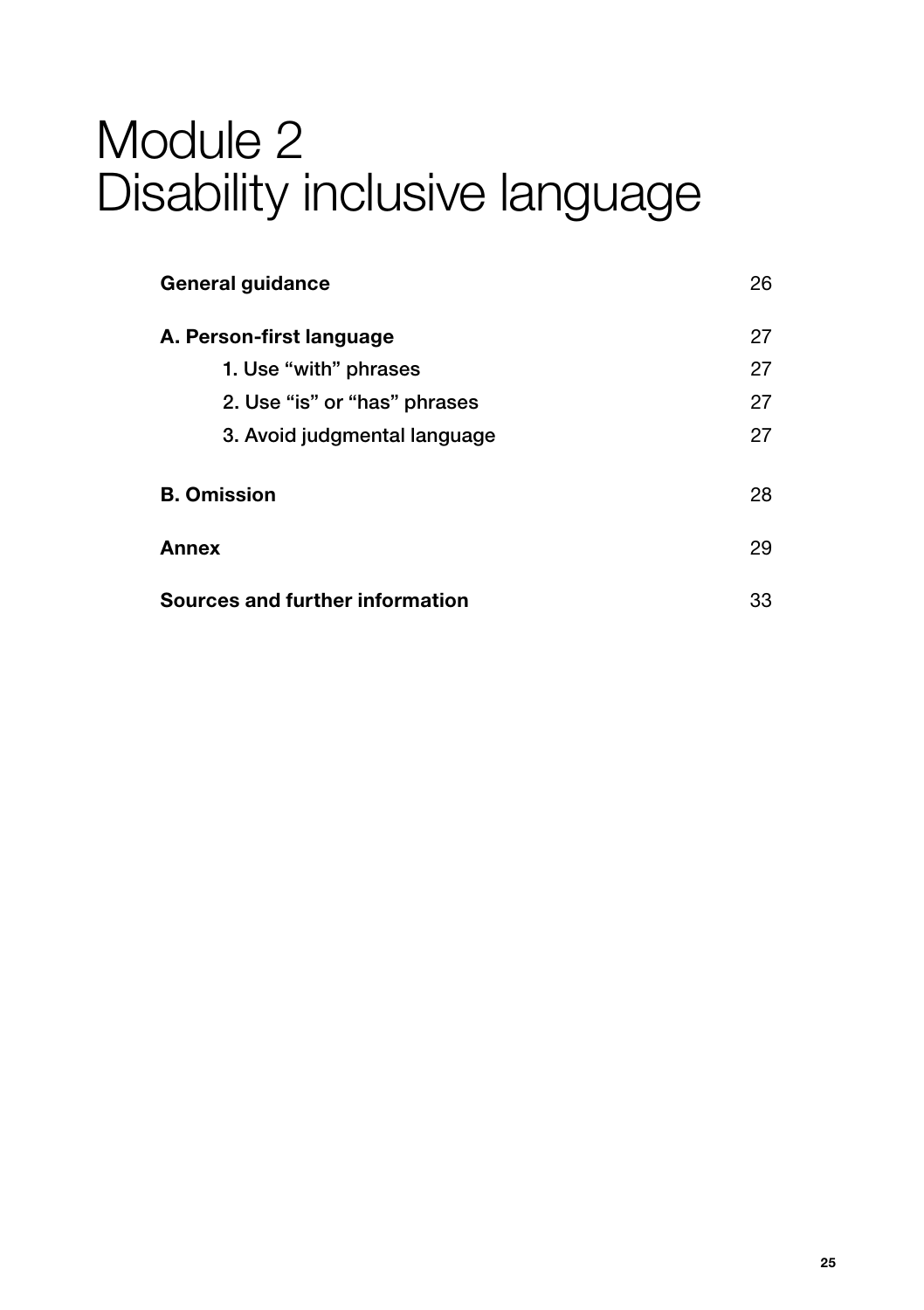# <span id="page-26-0"></span>General guidance

The language for describing disability has evolved considerably over time. In writing about disability, the goal is to avoid words, terms or expressions that might be interpreted as conveying an impression of inferiority, implying exclusion or harking back to outdated concepts. The careful choice of inclusive language can therefore contribute to the goals enshrined in the United Nations Disability Inclusion Strategy and efforts to address "ableism".

When referring to persons with disabilities, it is important to distinguish between the terms "impairment" and "disability".

- Impairment: Problems in body function or structure, such as a significant deviation or loss (Towards a Common Language for Functioning, Disability and Health, WHO, 2002, p. 10).
- **Disability:** Persons with disabilities include those who have longterm physical, mental, intellectual or sensory impairments that, in interaction with various barriers, may hinder their full and effective participation in society on an equal basis with others (article 1 of the Convention on the Rights of Persons with Disabilities).

In other words, the term impairment refers to a person's physical, mental, intellectual or sensory condition(s), while disability results from the combination of such an impairment and barriers in the environment. A person can have more than one impairment. Impairments do not necessarily lead to disability. Impairments and disabilities are not always visible.

The use of terms like "bipolar OCD" (obsessive-compulsive disorder) and "ADD" (attention-deficit disorder) to describe the behavior of people without actual psychiatric disabilities should be avoided, as it trivializes the conditions to which such terms are properly applied.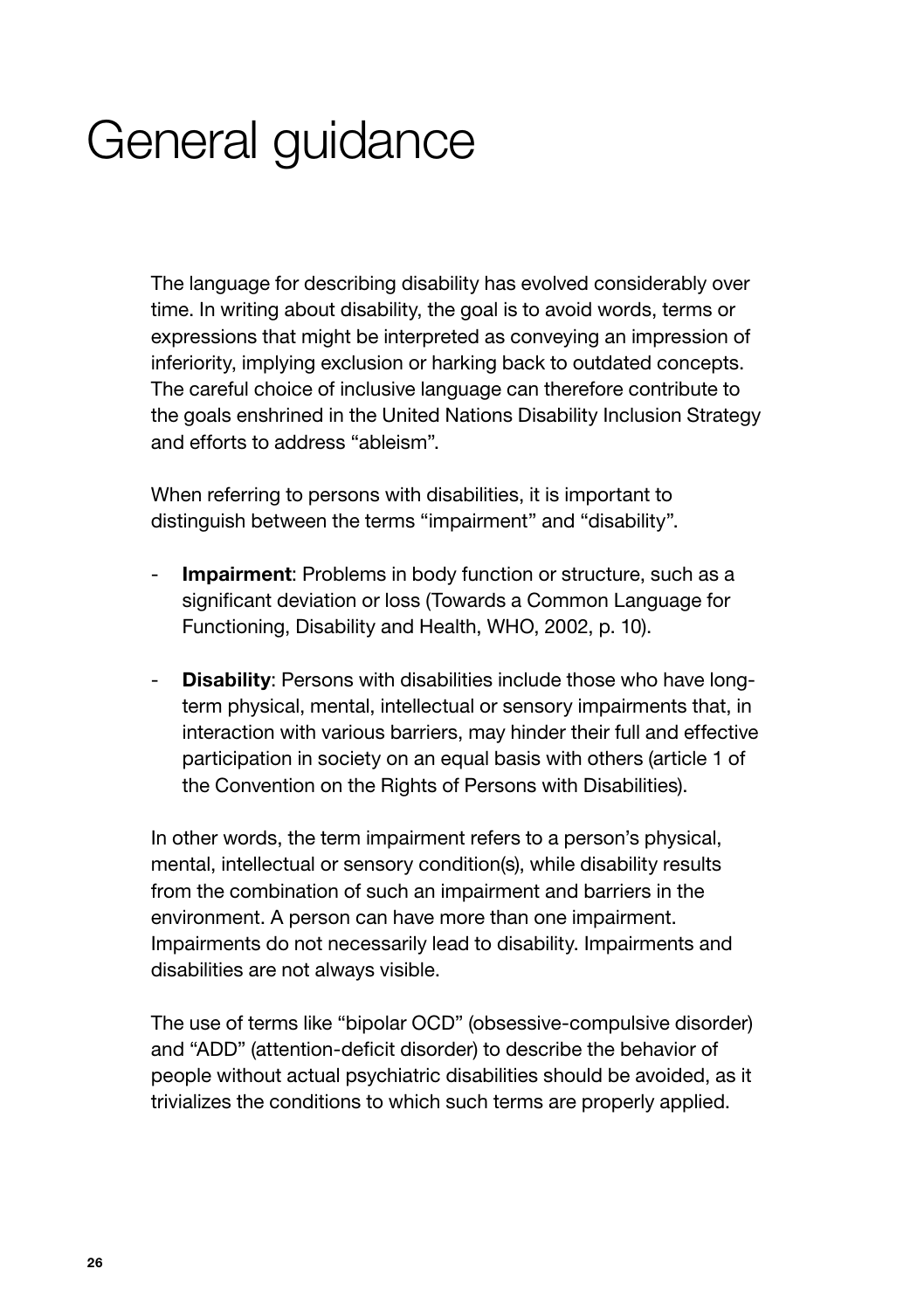# <span id="page-27-0"></span>A. Person-first language

It is important to always refer to the person first, and the impairment or disability in a second instance. So for example, "persons who are blind or otherwise print disabled" and not "the blind" or "the print disabled".

Rather than defining people by the conditions they have or depersonalizing them by turning descriptors into nouns ("the disabled", "the blind", "a schizophrenic"), it is preferable to use person-first language, whereby the person is not defined by their impairment or disability.

In addition to the examples below, a further list is provided in the annex.

#### 1. Use "with" phrases

*Person with Down's syndrome, epilepsy, diabetes, autism etc.*

#### 2. Use "is" or "has" phrases

*Person who is blind/deaf, person who is visually/hearing impaired.*

*Person who has Down's syndrome, epilepsy, diabetes, autism etc.*

#### 3. Avoid judgmental language

A person may have a condition but may not necessarily *suffer* from, be *afflicted* by or be a *victim* of it. In any event, the emphasis should be on a factual rather than value-laden description of the given situation. Wheelchair users, for instance, may well see their wheelchairs as a means of mobility and freedom rather than as a sign of their impairment.

*"Wheelchair user" rather than "wheelchair-bound person".*

*"Person who has had a stroke" rather than "stroke victim".*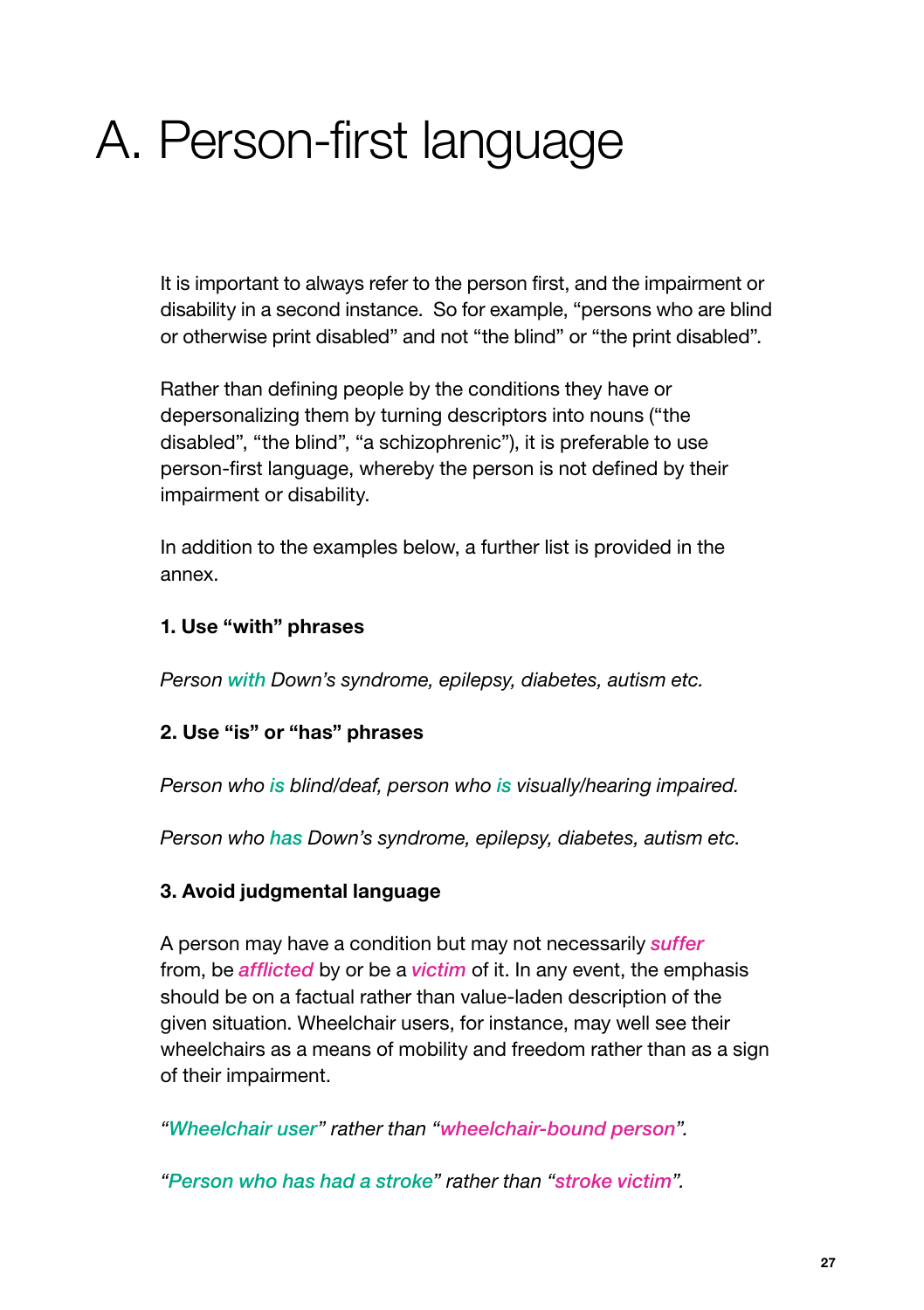# <span id="page-28-0"></span>B. Omission

Mention of a person's impairment or disability should be avoided where irrelevant in a given context.

*The student, who uses a wheelchair, described the accessibility of the campus. (Relevant)*

*The student, who uses a wheelchair, is a keen reader. (Irrelevant)*

In addition to annex I of this module, further information on specific terms that may require additional clarification before being used is provided in annex II of the United Nations Office at Geneva Disability-Inclusive Language Guidelines (available at [https://www.ungeneva.](https://www.ungeneva.org/sites/default/files/2021-01/Disability-Inclusive-Language-Guidelines.pdf) [org/sites/default/files/2021-01/Disability-Inclusive-Language-](https://www.ungeneva.org/sites/default/files/2021-01/Disability-Inclusive-Language-Guidelines.pdf)[Guidelines.pdf\)](https://www.ungeneva.org/sites/default/files/2021-01/Disability-Inclusive-Language-Guidelines.pdf).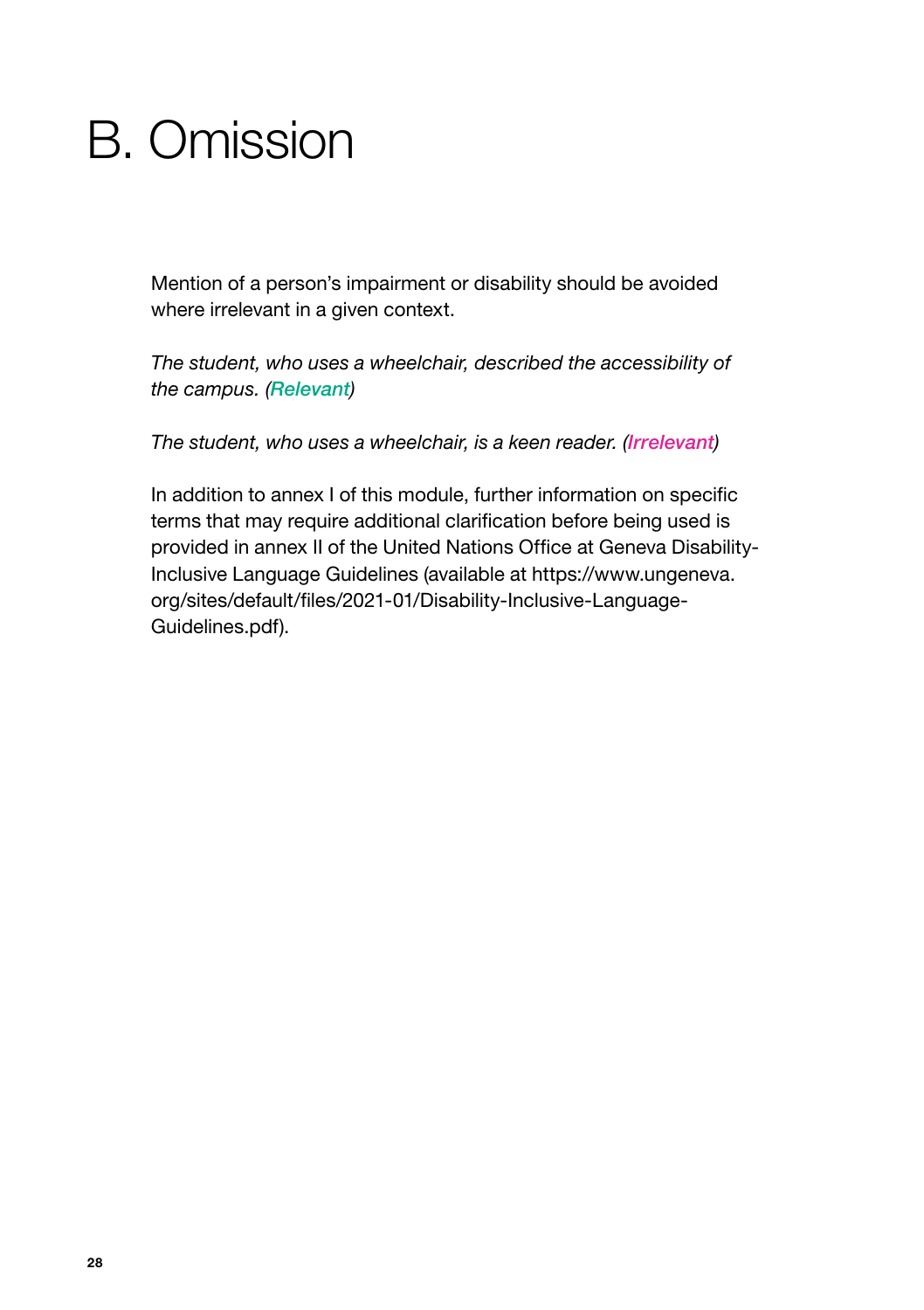# <span id="page-29-0"></span>Annex

List of terms and phrases relating to disability, sourced from the United States Center for Disease Control, the Stanford Disability Initiative and other organizations.

| <b>Use this</b>                                                                                                                      | <b>Instead of this</b>                                                        |
|--------------------------------------------------------------------------------------------------------------------------------------|-------------------------------------------------------------------------------|
| Person with/who has a<br>disability/an impairment,<br>person with functional/<br>particular/individual needs or<br>requirements      | The disabled/handicapped,<br>person with special needs                        |
| Person without a disability,<br>non-disabled person                                                                                  | Normal/healthy/able-<br>bodied person                                         |
| Person with an intellectual,<br>cognitive, developmental<br>disability; person with<br>learning difficulties                         | Retarded/slow/feeble-minded/<br>simple/special/mentally<br>handicapped person |
| Person with an emotional<br>or behavioral disability,<br>person with a mental<br>health or a psychiatric/<br>psychosocial disability | Insane, crazy, mad                                                            |
| Person with/who<br>has depression                                                                                                    | <b>Depressive</b>                                                             |
| Person with/who<br>has schizophrenia                                                                                                 | Schizophrenic                                                                 |
| Person (living) with/who<br>has HIV/AIDS                                                                                             | <b>AIDS</b> victim/patient                                                    |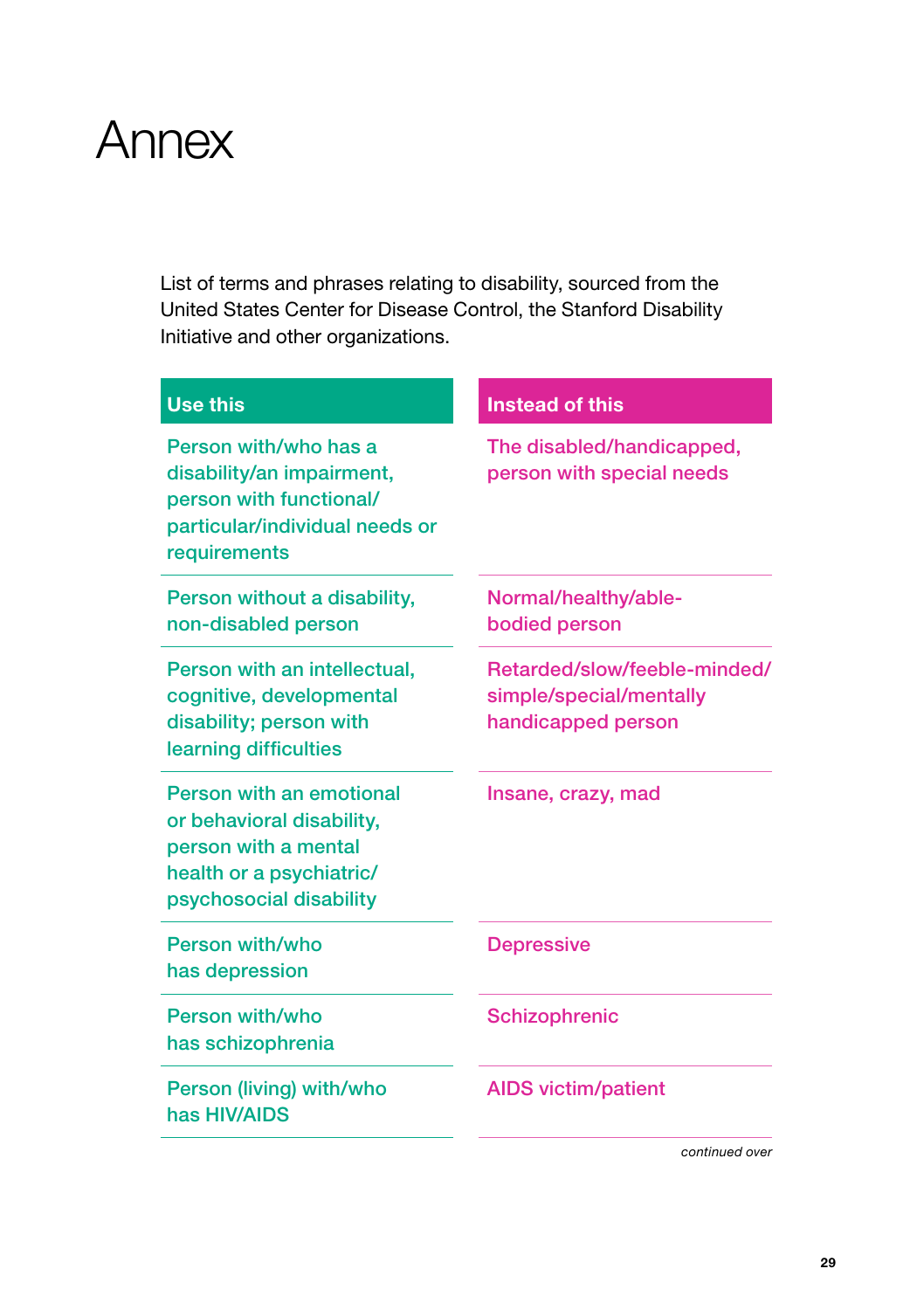### (HIV is the virus, AIDS is the syndrome)

Person who is hearing impaired/deaf (some people object to "hearing impaired" as it characterizes the condition in terms of a lack). The word "deaf" is best restricted to persons with a complete or nearly complete hearing loss. Other alternatives include: hard of hearing or person with limited hearing capacity

Person who is visually impaired/blind (some people object to "visually impaired" as it characterizes the condition in terms of a lack). The word "blind" is best restricted to persons with a complete or nearly complete loss of sight. Other alternatives include: person with/who has limited vision/low vision, person who has a print disability

Person with a speech impairment, who has a communication disorder, is unable to speak/uses a device to speak

#### AIDS or HIV carrier

The deaf (avoid collective nouns to label persons with any given impairment)

The blind (avoid collective nouns to label persons with any given impairment). "Persons with a reading disability" should not be used to refer to people who cannot see printed text, but can read using other senses such as touch or if the text is adjusted (e.g. large print)

Mute, dumb (the latter in particular should be avoided, as it also implies limited intelligence)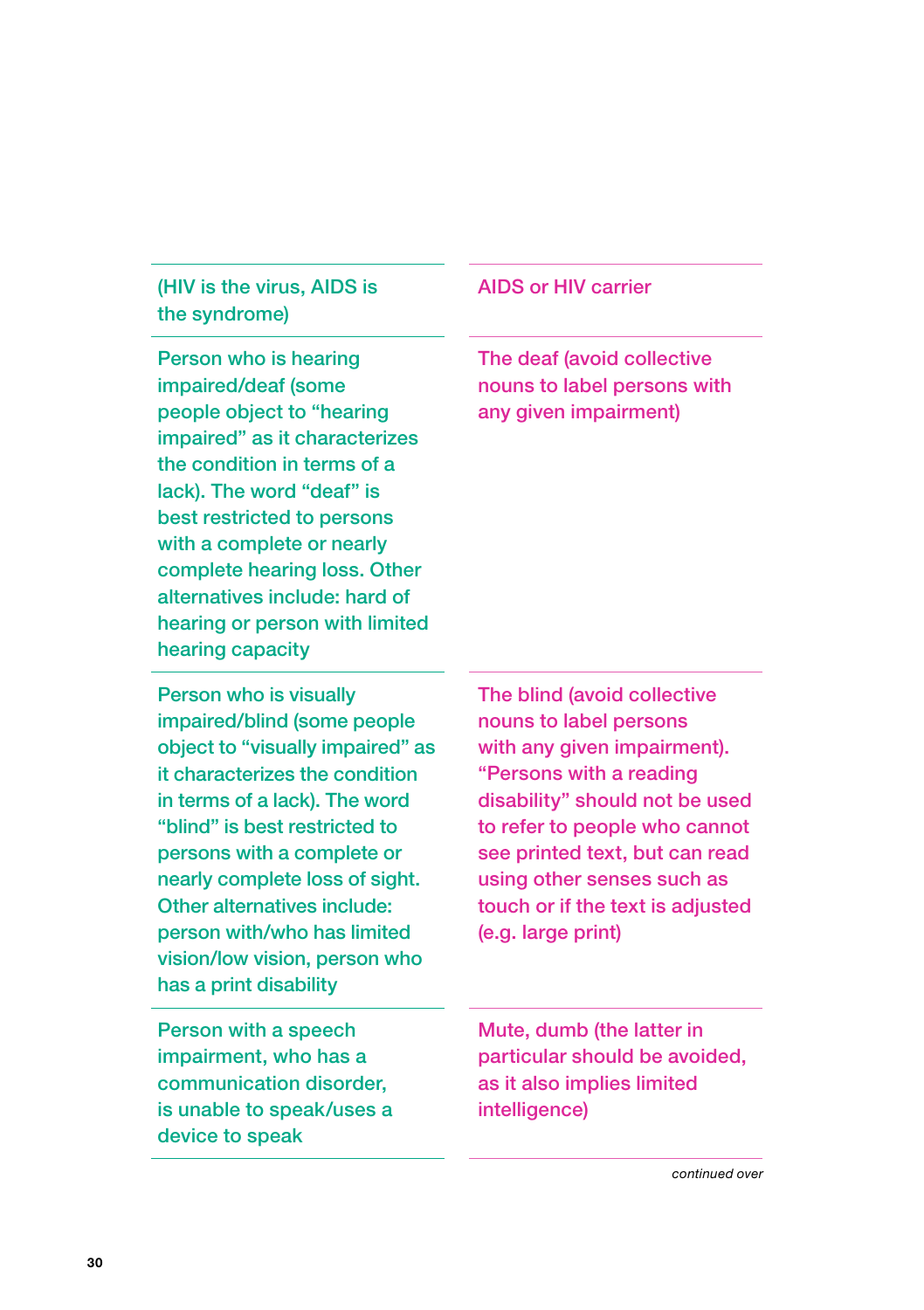| Person who uses a<br>wheelchair, person with<br>a mobility impairment/<br>reduced mobility | Confined or restricted to a<br>wheelchair, wheelchair-bound                                                                      |
|--------------------------------------------------------------------------------------------|----------------------------------------------------------------------------------------------------------------------------------|
| Person with/who has a<br>physical disability                                               | Crippled, lame, deformed,<br>invalid, spastic                                                                                    |
| Person with/who has epilepsy                                                               | <b>Epileptic</b>                                                                                                                 |
| Person with/who has<br>multiple sclerosis                                                  | <b>Afflicted by MS</b>                                                                                                           |
| Person with/who has<br>cerebral palsy                                                      | <b>CP</b> victim                                                                                                                 |
| Person with/who has diabetes                                                               | <b>Diabetic</b>                                                                                                                  |
| <b>Accessible parking/bathroom</b>                                                         | Handicapped parking/<br><b>bathroom</b>                                                                                          |
| Person with/of short stature,<br>little person/people                                      | Midget. Note, although<br>dwarfism is a legitimate<br>medical term, some<br>people prefer to avoid the<br>terms "dwarf/dwarfism" |
| Person with/who has Down<br>(or Down's) syndrome                                           | Mongol or Mongoloid; s/he<br>"is Downs"                                                                                          |
| Person with/who has a<br>learning disability                                               | <b>Learning disabled person</b>                                                                                                  |
| <b>Congenital disability</b>                                                               | <b>Birth defect</b>                                                                                                              |

У.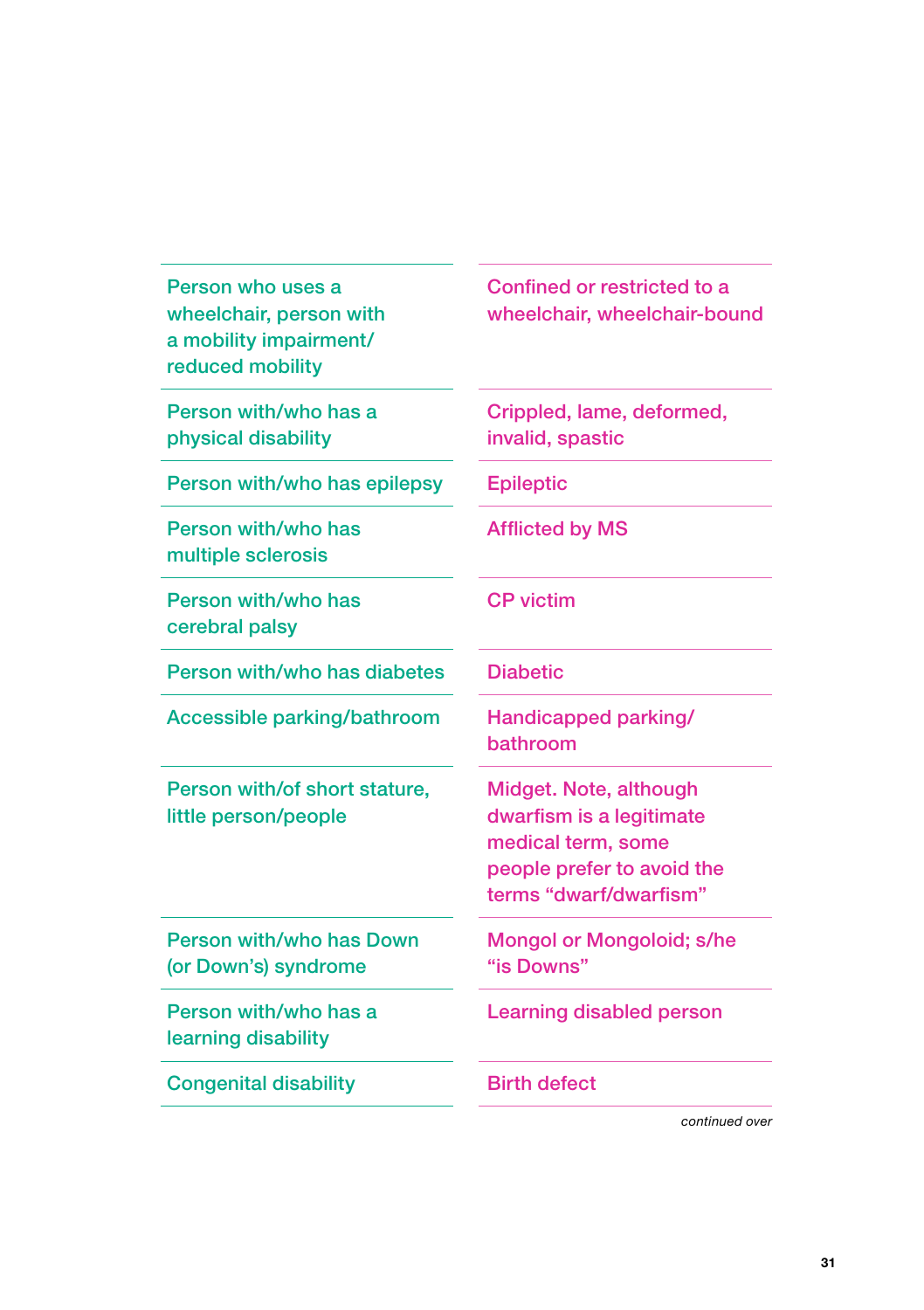He or she needs, uses… (e.g., narcotics), a person with alcoholism, with a drug addiction

### Brain injury **Brain damage**

He or she has a problem with…(e.g., narcotics), addict, junkie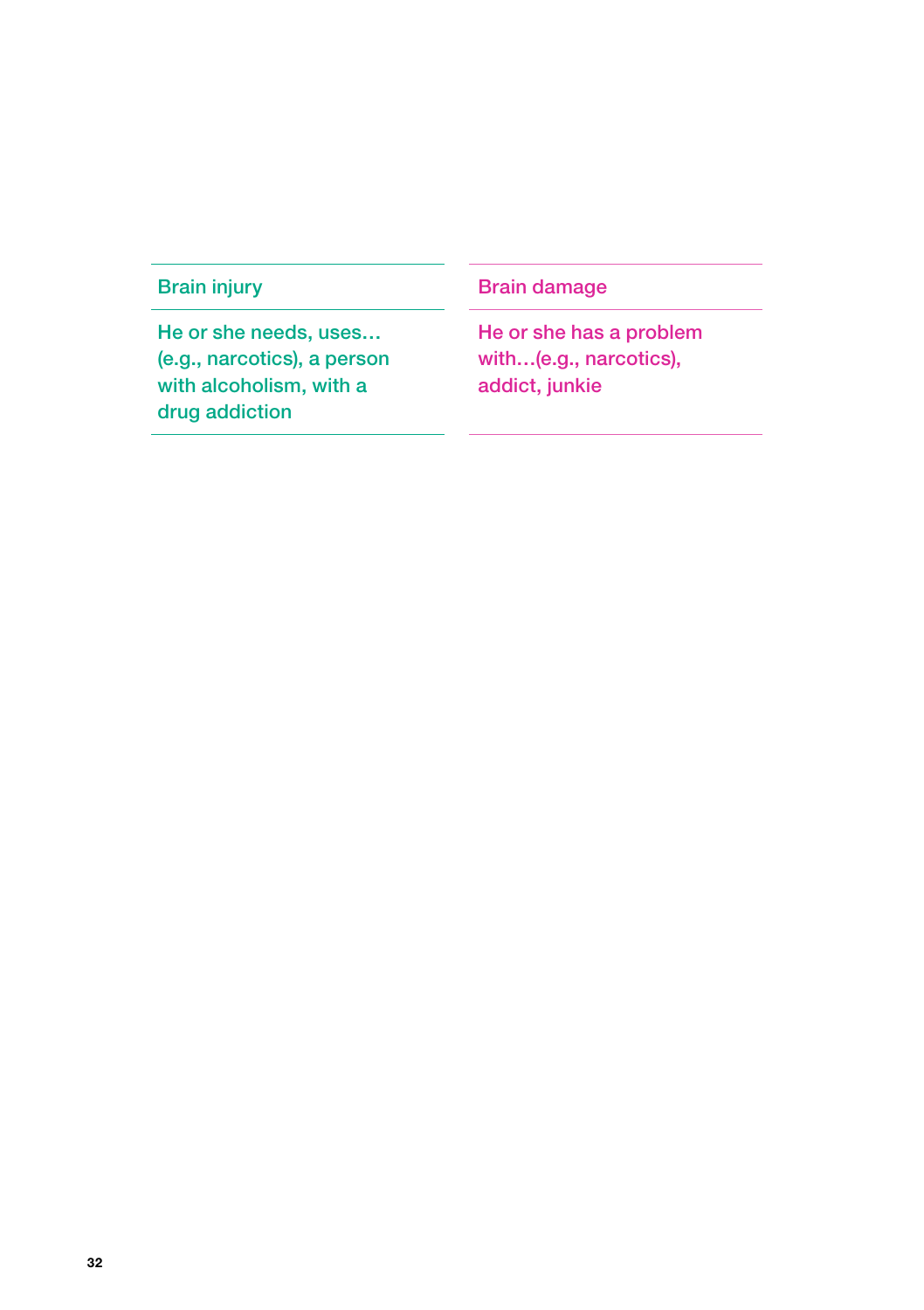# <span id="page-33-0"></span>Sources and further information

### General guides

Inclusive Language Guide of the University of Calgary [https://observatori382866246.files.wordpress.com/2019/02/inclusive](https://observatori382866246.files.wordpress.com/2019/02/inclusive-language-guide-june-13-2017.pdf)[language-guide-june-13-2017.pdf](https://observatori382866246.files.wordpress.com/2019/02/inclusive-language-guide-june-13-2017.pdf)

University of Victoria guidelines for inclusive language (covers gender and sex, Indigenous populations, disability, ethnicity and more) https://www.uvic.ca/brand/story/style/inclusivity/index. php#:~:text=Inclusive%20communication%20that%20respects%20 and,terms%20change%20as%20language%20evolves

### **Disability**

Disability language guide – Stanford Disability Initiative [https://disability.stanford.edu/sites/g/files/sbiybj1401/f/disability](https://disability.stanford.edu/sites/g/files/sbiybj1401/f/disability-language-guide-stanford_1.pdf)[language-guide-stanford\\_1.pdf](https://disability.stanford.edu/sites/g/files/sbiybj1401/f/disability-language-guide-stanford_1.pdf)

United Nations Office at Geneva Disability-inclusive Language Guidelines [https://www.ungeneva.org/sites/default/files/2021-01/Disability-](https://www.ungeneva.org/sites/default/files/2021-01/Disability-Inclusive-Language-Guidelines.pdf)[Inclusive-Language-Guidelines.pdf](https://www.ungeneva.org/sites/default/files/2021-01/Disability-Inclusive-Language-Guidelines.pdf)

#### Other references

Brain Injury Network [www.braininjurynetwork.org/thesurvivorsviewpoint/politicallycorrect.html](http://www.braininjurynetwork.org/thesurvivorsviewpoint/politicallycorrect.html)

Inclusive communication in the General Secretariat of the Council, Council of Europe [https://www.consilium.europa.eu/media/35446/en\\_brochure](https://www.consilium.europa.eu/media/35446/en_brochure-inclusive-communication-in-the-gsc.pdf)[inclusive-communication-in-the-gsc.pdf](https://www.consilium.europa.eu/media/35446/en_brochure-inclusive-communication-in-the-gsc.pdf)